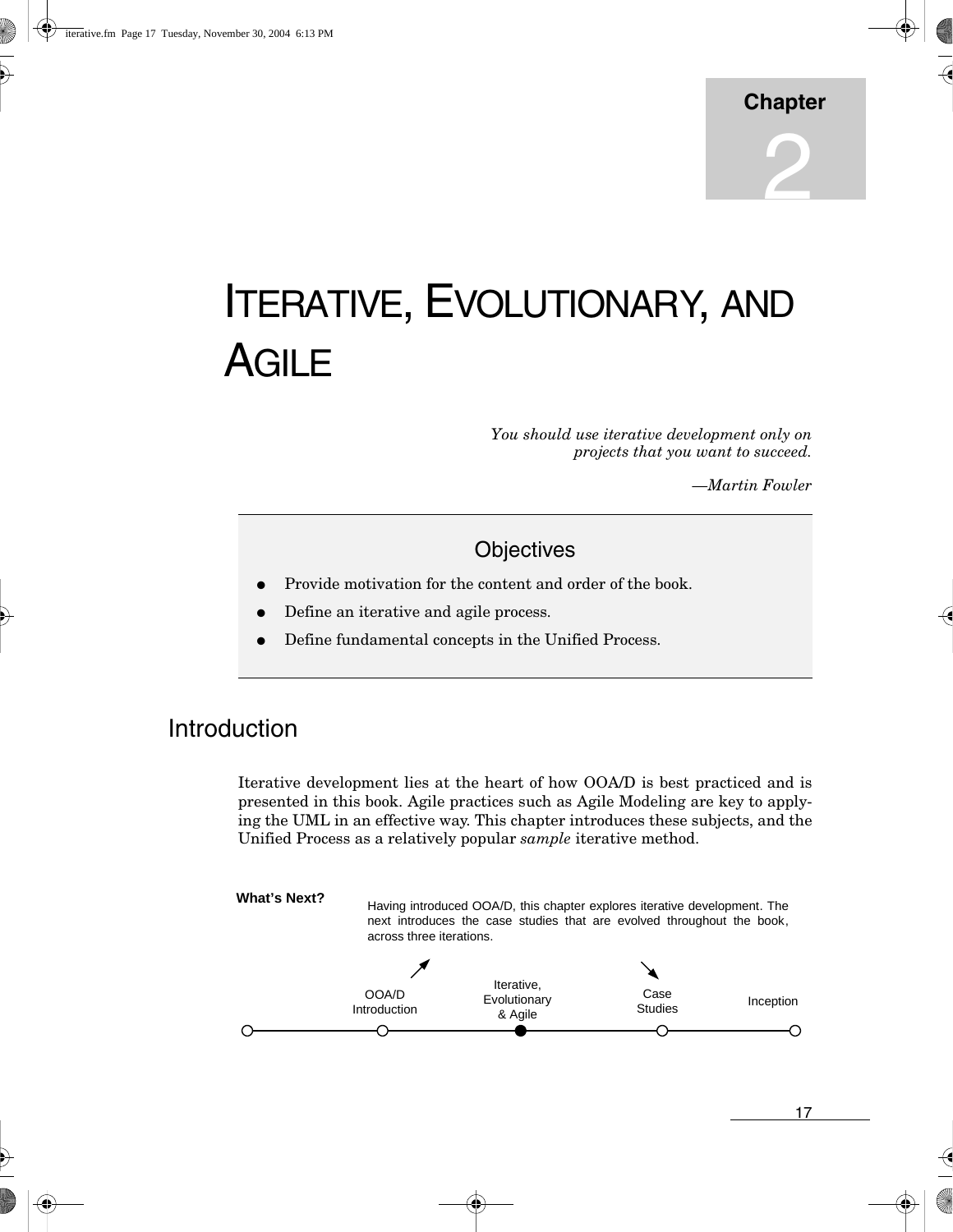**Iterative and evolutionary development**—contrasted with a sequential or "**waterfall**" lifecycle—involves early programming and testing of a partial system, in repeating cycles. It also normally assumes development starts before all the requirements are defined in detail; feedback is used to clarify and improve the evolving specifications.

We rely on short quick development steps, feedback, and adaptation to clarify the requirements and design. To contrast, waterfall values promoted big upfront speculative requirements and design steps before programming. Consistently, success/failure studies show that the waterfall is strongly associated with the highest failure rates for software projects and was historically promoted due to belief or hearsay rather than statistically significant evidence. Research demonstrates that iterative methods are associated with higher success and productivity rates, and lower defect levels.

# 2.1 What is the UP? Are Other Methods Complementary?

A **software development process** describes an approach to building, deploying, and possibly maintaining software. The **Unified Process** [JBR99] has emerged as a popular *iterative* software development process for building objectoriented systems. In particular, the **Rational Unified Process** or **RUP** [Kruchten00], a detailed refinement of the Unified Process, has been widely adopted.

Because the Unified Process (UP) is a relatively popular iterative process for projects using OOA/D, and because some process must be used to introduce the subject, the UP shapes the book's structure. Also, since the UP is common and promotes widely recognized best practices, it's useful for industry professionals to know it, and students entering the workforce to be aware of it.

The UP is very flexible and open, and encourages including skillful practices from other iterative methods, such as from **Extreme Programming** (**XP**), **Scrum**, and so forth. For example, XP's **test-driven development**, **refactoring** and **continuous integration** practices can fit within a UP project. So can Scrum's common project room ("war room") and daily Scrum meeting practice. Introducing the UP is not meant to downplay the value of these other methods quite the opposite. In my consulting work, I encourage clients to understand and adopt a blend of useful techniques from several methods, rather than a dogmatic "my method is better than your method" mentality.

The UP combines commonly accepted best practices, such as an iterative lifecycle and risk-driven development, into a cohesive and well-documented process description.

To summarize, this chapter includes an introduction to the UP for three reasons:

1. The UP is an *iterative* process. Iterative development influences how this

*test-driven development and refactoring p. 385*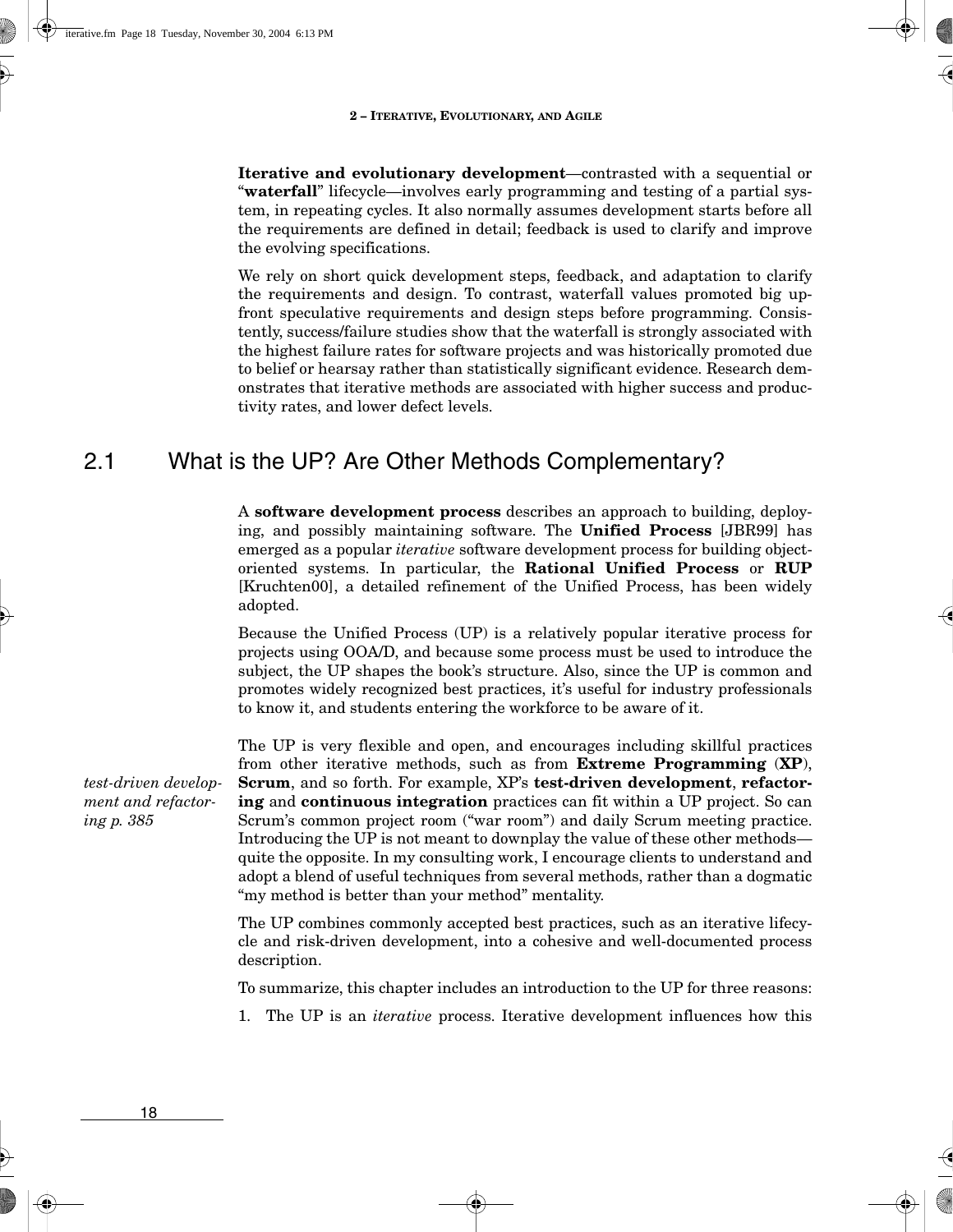#### **WHAT IS ITERATIVE AND EVOLUTIONARY DEVELOPMENT?**

book introduces OOA/D, and how it is best practiced.

- 2. UP practices provide an example *structure* for how to do—and thus how to explain—OOA/D. That structure shapes the book structure.
- 3. The UP is flexible, and can be applied in a lightweight and *agile* approach that includes practices from other agile methods (such as XP or Scrum) more on this later.

This book presents an introduction to an agile approach to the UP, but not complete coverage. It emphasizes common ideas and artifacts related to an introduction to OOA/D and requirements analysis.

### *What If I Don't Care About the UP?*

The UP is used as an *example* process within which to explore iterative and evolutionary requirements analysis and OOA/D, since it's necessary to introduce the subject in the context of some process.

But the central ideas of this book—how to think and design with objects, apply UML, use design patterns, agile modeling, evolutionary requirements analysis, writing use cases, and so forth—are independent of any particular process, and apply to many modern iterative, evolutionary, and agile methods, such as Scrum, Lean Development, DSDM, Feature-Driven Development, Adaptive Software Development, and more.

# 2.2 What is Iterative and Evolutionary Development?

A key practice in both the UP and most other modern methods is **iterative development**. In this lifecycle approach, development is organized into a series of short, fixed-length (for example, three-week) mini-projects called **iterations**; the outcome of each is a tested, integrated, and executable *partial* system. Each iteration includes its own requirements analysis, design, implementation, and testing activities.

The iterative lifecycle is based on the successive enlargement and refinement of a system through multiple iterations, with cyclic feedback and adaptation as core drivers to converge upon a suitable system. The system grows incrementally over time, iteration by iteration, and thus this approach is also known as **iterative and incremental development** (see Figure 2.1). Because feedback and adaptation evolve the specifications and design, it is also known as **iterative and evolutionary development**.

Early iterative process ideas were known as spiral development and evolutionary development [Boehm88, Gilb88].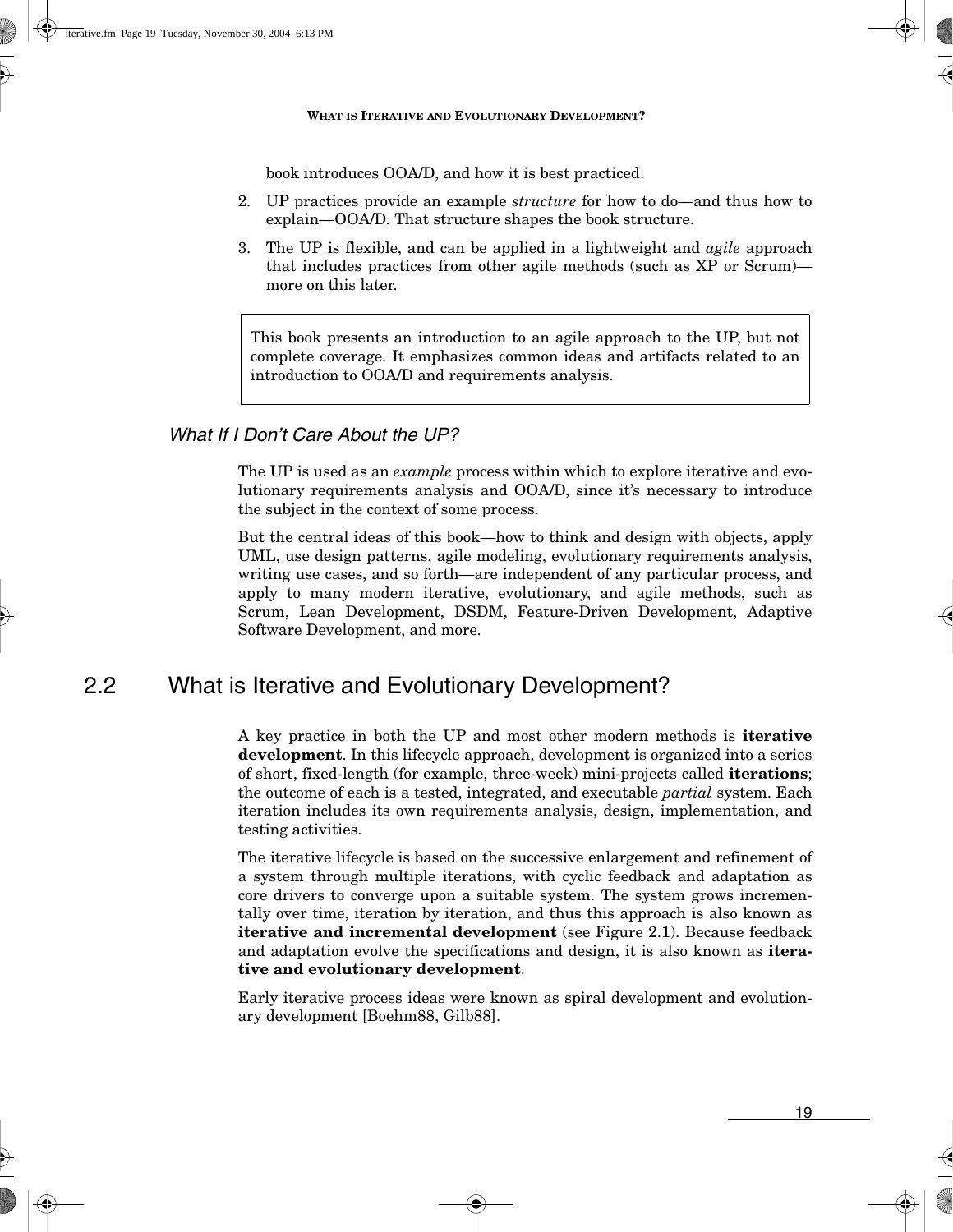

Figure 2.1 Iterative and evolutionary development.

#### *Example*

As an example (not a recipe), in a three-week iteration early in the project, perhaps one hour Monday morning is spent in a kickoff meeting with the team clarifying the tasks and goals of the iteration. Meanwhile, one person reverse-engineers the last iteration's code into UML diagrams (via a CASE tool), and prints and displays noteworthy diagrams. The team spends the remainder of Monday at whiteboards, working in pairs while agile modeling, sketching rough UML diagrams captured on digital cameras, and writing some pseudocode and design notes. The remaining days are spent on implementation, testing (unit, acceptance, usability, …), further design, integration, and daily builds of the partial system. Other activities include demonstrations and evaluations with stakeholders, and planning for the next iteration.

Notice in this example that there is neither a rush to code, nor a long drawn-out design step that attempts to perfect all details of the design before programming. A "little" forethought regarding the design with visual modeling using rough and fast UML drawings is done; perhaps a half or full day by developers doing design work UML sketching in pairs at whiteboards.

The result of each iteration is an executable but incomplete system; it is not ready to deliver into production. The system may not be eligible for production deployment until after many iterations; for example, 10 or 15 iterations.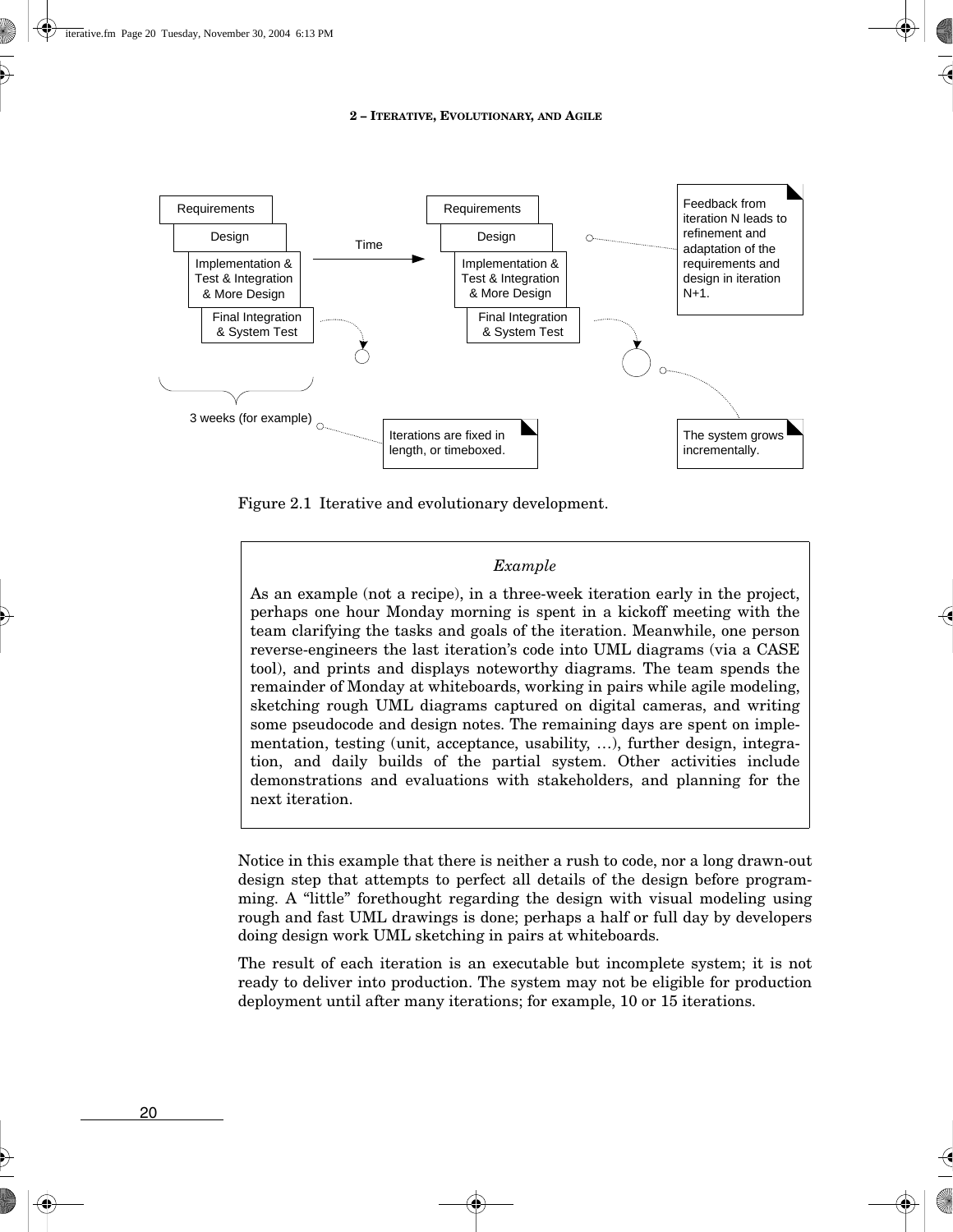#### **WHAT IS ITERATIVE AND EVOLUTIONARY DEVELOPMENT?**

The output of an iteration is *not* an experimental or throw-away prototype, and iterative development is not prototyping. Rather, the output is a productiongrade subset of the final system.

### *How to Handle Change on an Iterative Project?*

The subtitle of one book that discusses iterative development is *Embrace Change* [Beck00]. This phrase is evocative of a key attitude of iterative development: Rather than fighting the inevitable change that occurs in software development by trying (unsuccessfully) to fully and correctly specify, freeze, and "sign off" on a frozen requirement set and design before implementation (in a "waterfall" process), iterative and evolutionary development is based on an attitude of embracing change and adaptation as unavoidable and indeed essential drivers.

This is not to say that iterative development and the UP encourage an uncontrolled and reactive "feature creep"-driven process. Subsequent chapters explore how the UP balances the need—on the one hand—to agree upon and stabilize a set of requirements, with—on the other hand—the reality of changing requirements, as stakeholders clarify their vision or the marketplace changes.

Each iteration involves choosing a small subset of the requirements, and quickly designing, implementing, and testing. In early iterations the choice of requirements and design may not be exactly what is ultimately desired. But the act of swiftly taking a small step, before all requirements are finalized, or the entire design is speculatively defined, leads to rapid feedback—feedback from the users, developers, and tests (such as load and usability tests).

And this early feedback is worth its weight in gold; rather than *speculating* on the complete, correct requirements or design, the team mines the feedback from realistic building and testing something for crucial practical insight and an opportunity to modify or adapt understanding of the requirements or design. End-users have a chance to quickly see a partial system and say, "Yes, that's what I asked for, but now that I try it, what I really want is something slightly different."1 This "yes…but" process is not a sign of failure; rather, early and frequent structured cycles of "yes…buts" are a skillful way to make progress and discover what is of real value to the stakeholders. Yet this is not an endorsement of chaotic and reactive development in which developers continually change direction—a middle way is possible.

In addition to requirements clarification, activities such as load testing will prove if the partial design and implementation are on the right path, or if in the next iteration, a change in the core architecture is required. Better to resolve and *prove* the risky and critical design decisions early rather than late—and iterative development provides the mechanism for this.

Consequently, work proceeds through a series of structured build-feedbackadapt cycles. Not surprisingly, in early iterations the deviation from the "true

<sup>1.</sup> Or more likely, "You didn't understand what I wanted!"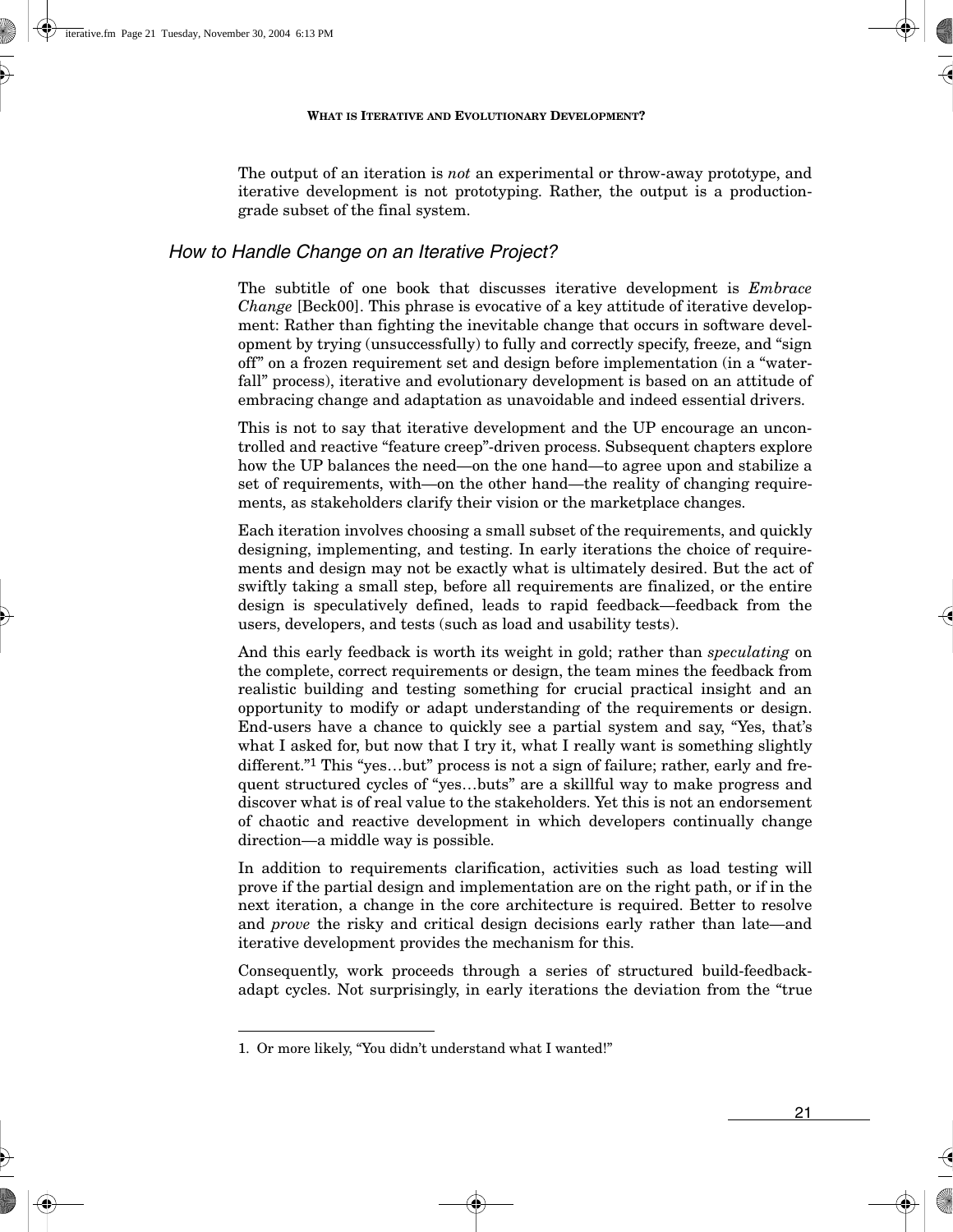path" of the system (in terms of its final requirements and design) will be larger than in later iterations. Over time, the system converges towards this path, as illustrated in Figure 2.2.



Figure 2.2 Iterative feedback and evolution leads towards the desired system. The requirements and design instability lowers over time.

### *Are There Benefits to Iterative Development?*

Yes. Benefits include:

- less project failure, better productivity, and lower defect rates; shown by research into iterative and evolutionary methods
- early rather than late mitigation of high risks (technical, requirements, objectives, usability, and so forth)
- early visible progress
- early feedback, user engagement, and adaptation, leading to a refined system that more closely meets the real needs of the stakeholders
- managed complexity; the team is not overwhelmed by "analysis paralysis" or very long and complex steps
- the learning within an iteration can be methodically used to improve the development process itself, iteration by iteration

### *How Long Should an Iteration Be? What is Iteration Timeboxing?*

Most iterative methods recommend an iteration length between two and six weeks. Small steps, rapid feedback, and adaptation are central ideas in iterative development; long iterations subvert the core motivation for iterative development and increase project risk. In only one week it is often difficult to complete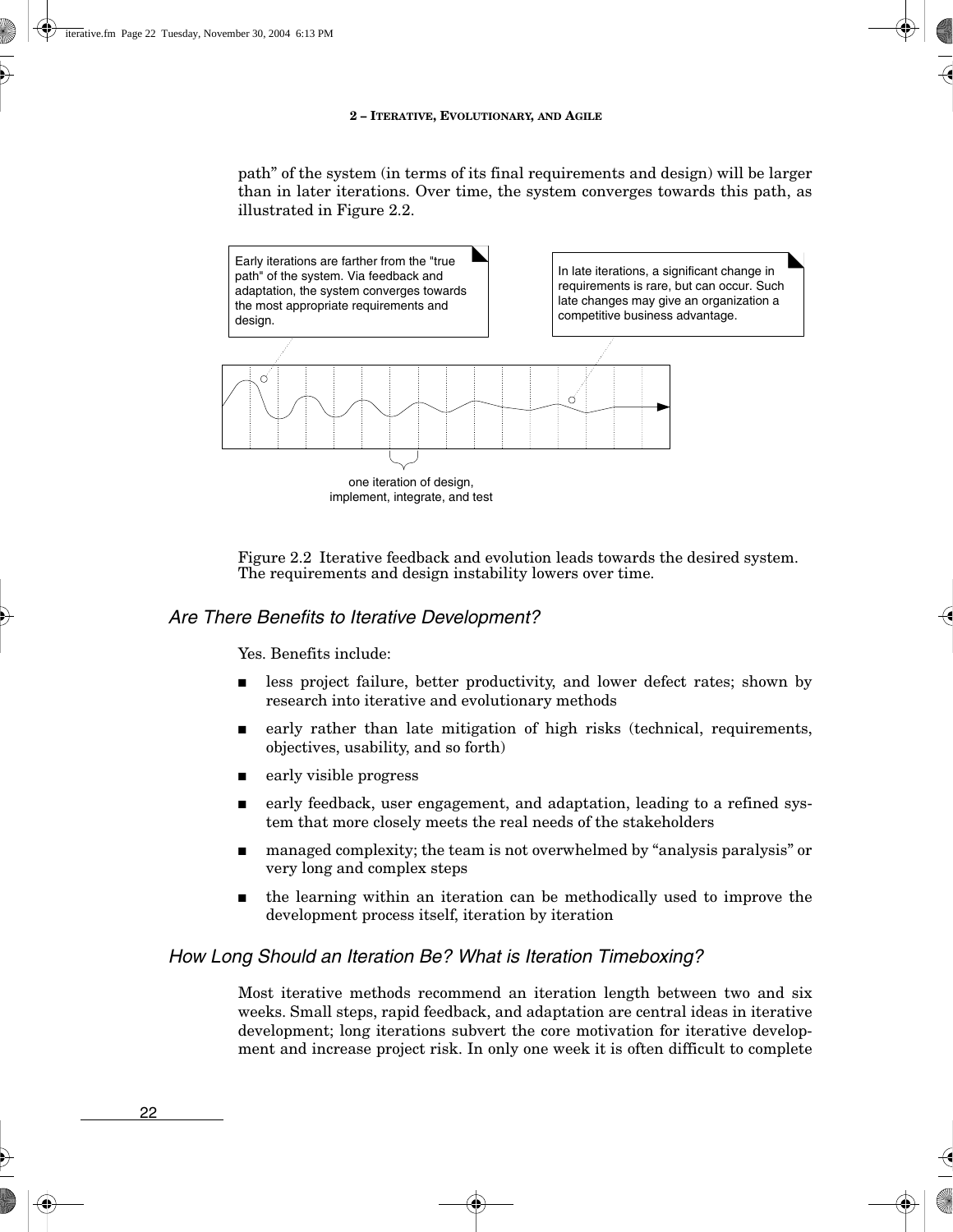#### **WHAT ABOUT THE WATERFALL LIFECYCLE?**

sufficient work to get meaningful throughput and feedback; more than six weeks, and the complexity becomes rather overwhelming, and feedback is delayed. A very long timeboxed iteration misses the point of iterative development. Short is good.

A key idea is that iterations are **timeboxed**, or fixed in length. For example, if the next iteration is chosen to be three weeks long, then the partial system *must* be integrated, tested, and stabilized by the scheduled date—date slippage is illegal. If it seems that it will be difficult to meet the deadline, the recommended response is to de-scope—remove tasks or requirements from the iteration, and include them in a future iteration, rather than slip the completion date.

# 2.3 What About the Waterfall Lifecycle?

In a **waterfall** (or sequential) lifecycle process there is an attempt to define (in detail) all or most of the requirements before programming. And often, to create a thorough design (or set of models) before programming. Likewise, an attempt to define a "reliable" plan or schedule near the start—not that it will be.

### *Warning: Superimposing Waterfall on Iterative*

If you find yourself on an "iterative" project where most of the requirements are written before development begins, or there is an attempt to create many thorough and detailed specifications or UML models and designs before programming, know that waterfall thinking has unfortunately afflicted the project. It is not a healthy iterative or UP project, regardless of claims.

Research (collected from many sources and summarized in [Larman03] and [LB03]) now shows conclusively that the 1960s and 1970s-era advice to apply the waterfall was—ironically—a poor practice for most software projects, rather than a skillful approach. It is strongly associated with high rates of failure, lower productivity, and higher defect rates (than iterative projects). On average, 45% of the features in waterfall requirements are never used, and early waterfall schedules and estimates vary up to 400% from the final actuals.

In hindsight, we now know that waterfall advice was based on *speculation* and *hearsay*, rather than evidence-based practices. In contrast, iterative and evolutionary practices are backed by evidence—studies show they are less failure prone, and associated with better productivity and defect rates.

### *Guideline: Don't Let Waterfall Thinking Invade an Iterative or UP Project*

I need to emphasize that "waterfall thinking" often incorrectly still invades a socalled iterative or UP project. Ideas such as "let's write all the use cases before starting to program" or "let's do many detailed OO models in UML before starting to program" are examples of unhealthy waterfall thinking incorrectly super-

*feature use research p. 56*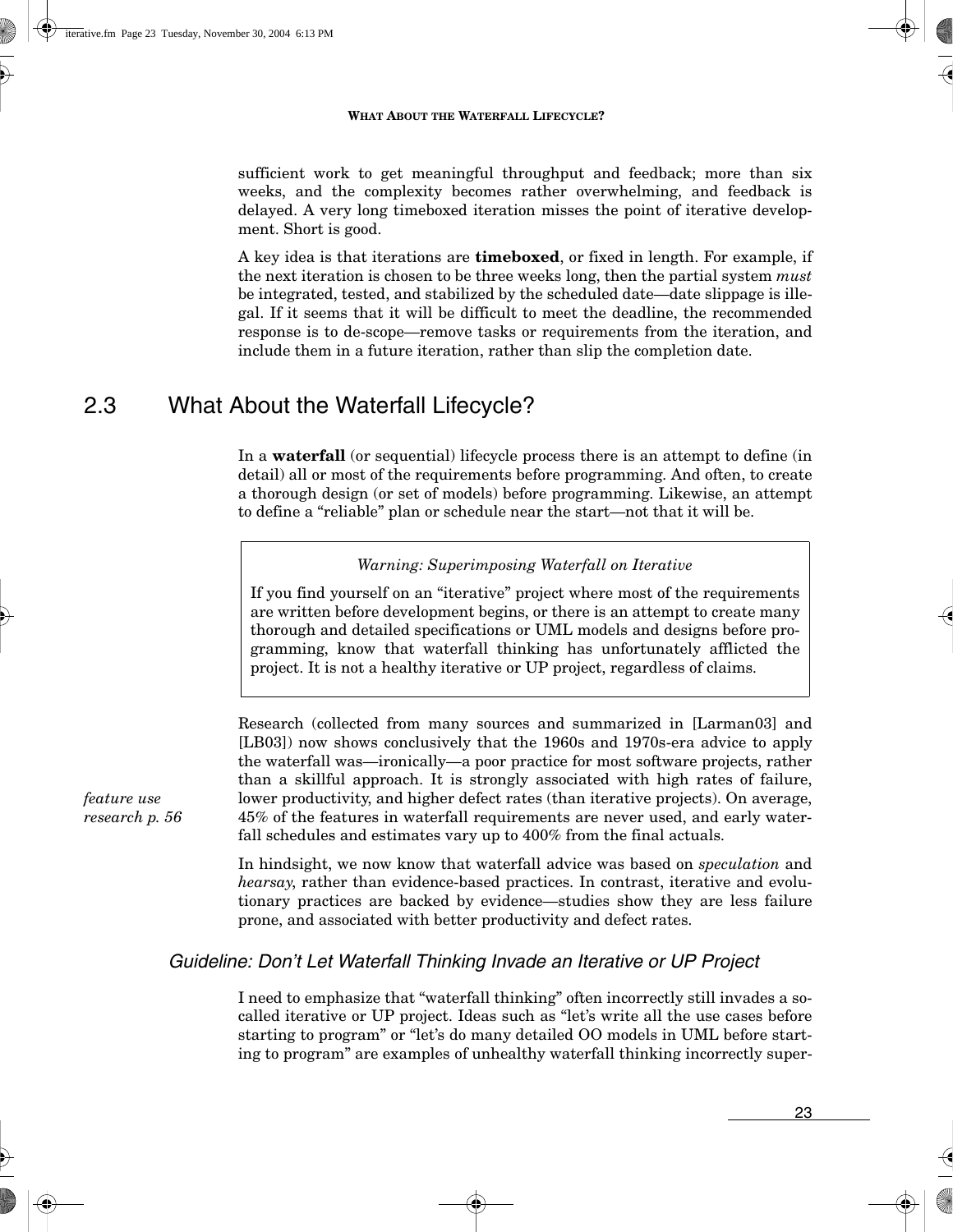imposed on the UP. The creators of the UP cite this misunderstanding—big upfront analysis and modeling—as a key reason for its failed adoption [KL01].

### *Why is the Waterfall so Failure-Prone?*

There isn't one simple answer to why the waterfall is so failure-prone, but it is strongly related to a key false assumption underlying many failed software projects—that the specifications are predictable and stable and can be correctly defined at the start, with low change rates. This turns out to be far from accurate—and a costly misunderstanding. A study by Boehm and Papaccio showed that a typical software project experienced a 25% change in requirements [BP88]. And this trend was corroborated in another major study of thousands of software projects, with change rates that go even higher—35% to 50% for large projects—as illustrated in Figure 2.3 [Jones97].

These are *extremely* high change rates. What this data shows—as any experienced developer or manager is painfully aware—is that software development is (on average) a domain of high change and instability—also known as the domain of **new product development**. Software is not usually a domain of predictable or mass manufacturing—low-change areas where it is possible and efficient to define all the stable specifications and reliable plans near the start.



Figure 2.3 Percentage of change on software projects of varying sizes.

Thus, any analysis, modeling, development, or management practice based on the assumption that things are long-term stable (i.e., the waterfall) is fundamentally flawed. *Change* is the constant on software projects. Iterative and evolutionary methods assume and embrace change and adaptation of *partial and evolving* specifications, models, and plans based on feedback.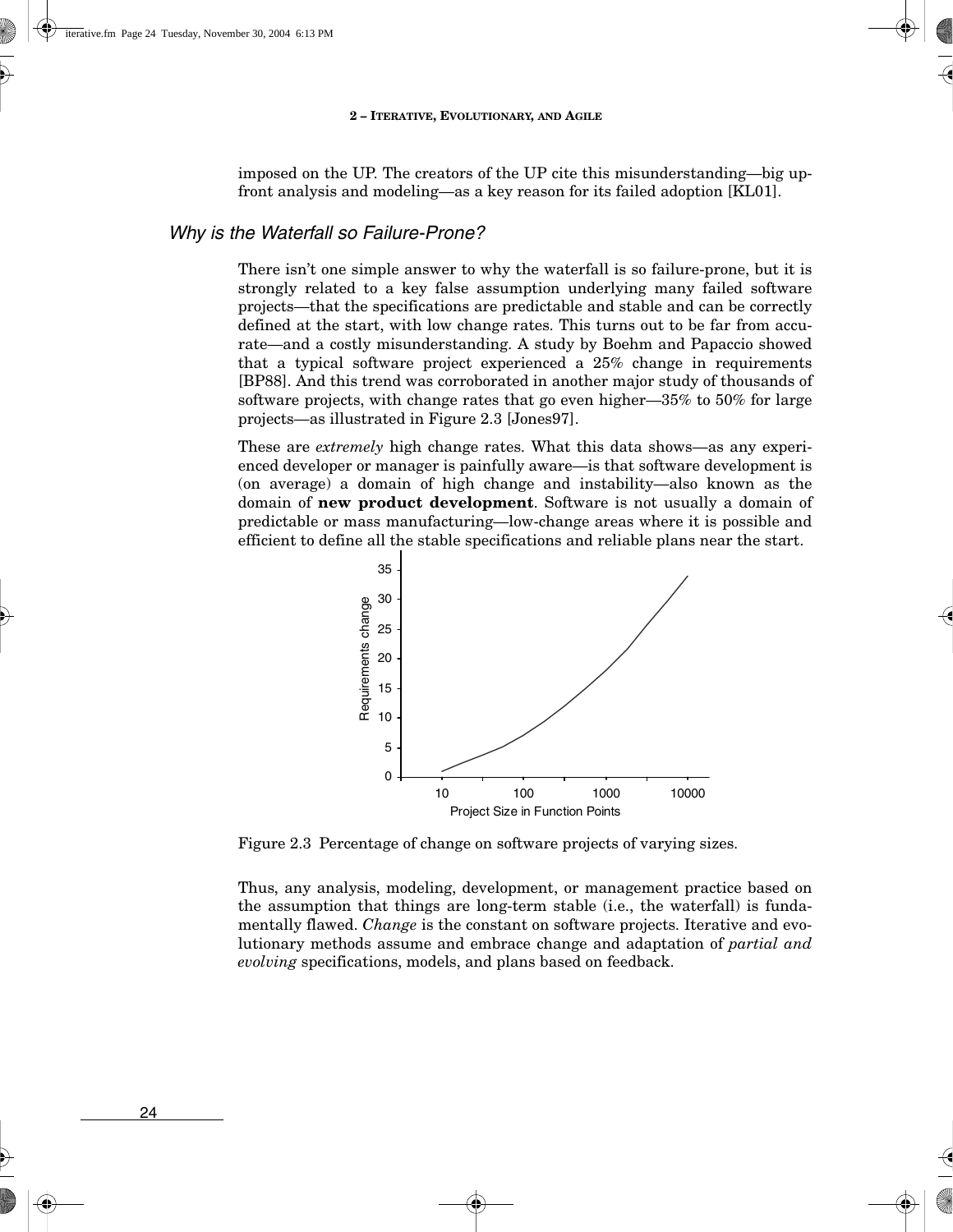#### **HOW TO DO ITERATIVE AND EVOLUTIONARY ANALYSIS AND DESIGN?**

### *The Need for Feedback and Adaptation*

In complex, changing systems (such as most software projects) feedback and adaptation are key ingredients for success.

- Feedback from early development, programmers trying to read specifications, and client demos to refine the requirements.
- Feedback from tests and developers to refine the design or models.
- Feedback from the progress of the team tackling early features to refine the schedule and estimates.
- Feedback from the client and marketplace to re-prioritize the features to tackle in the next iteration.

### 2.4 How to do Iterative and Evolutionary Analysis and Design?

This introduction may have given the impression that there is no value in analysis and design before programming, but that is a misunderstanding as extreme as thinking that "complete" up-front analysis is skillful. There is a middle way. Here's a short *example* (not a recipe) of how it can work on a well-run UP project. This assumes there will ultimately be 20 iterations on the project before delivery:

- 1. Before iteration-1, hold the first timeboxed requirements workshop, such as exactly two days. Business and development people (including the chief architect) are present.
	- ❍ On the morning of day one, do high-level requirements analysis, such as identifying just the names of the use cases and features, and key non-functional requirements. The analysis will not be perfect.
	- ❍ Ask the chief architect and business people to pick 10% from this high-level list (such as 10% of the 30 use case names) that have a blending of these three qualities: 1) architecturally significant (if implemented, we are forced to design, build, and test the core architecture), 2) high business value (features business really cares about), and 3) high risk (such as "be able to handle 500 concurrent transactions"). Perhaps three use cases are thus identified: UC2, UC11, UC14.
	- ❍ For the remaining 1.5 days, do intensive detailed analysis of the functional and non-functional requirements for these three use cases. When finished, 10% are deeply analyzed, and 90% are only high-level.
- 2. Before iteration-1, hold an iteration planning meeting in which a subset from UC2, UC11, and UC14 are chosen to design, build, and test within a specified time (for example, four-week timeboxed iteration). Note that not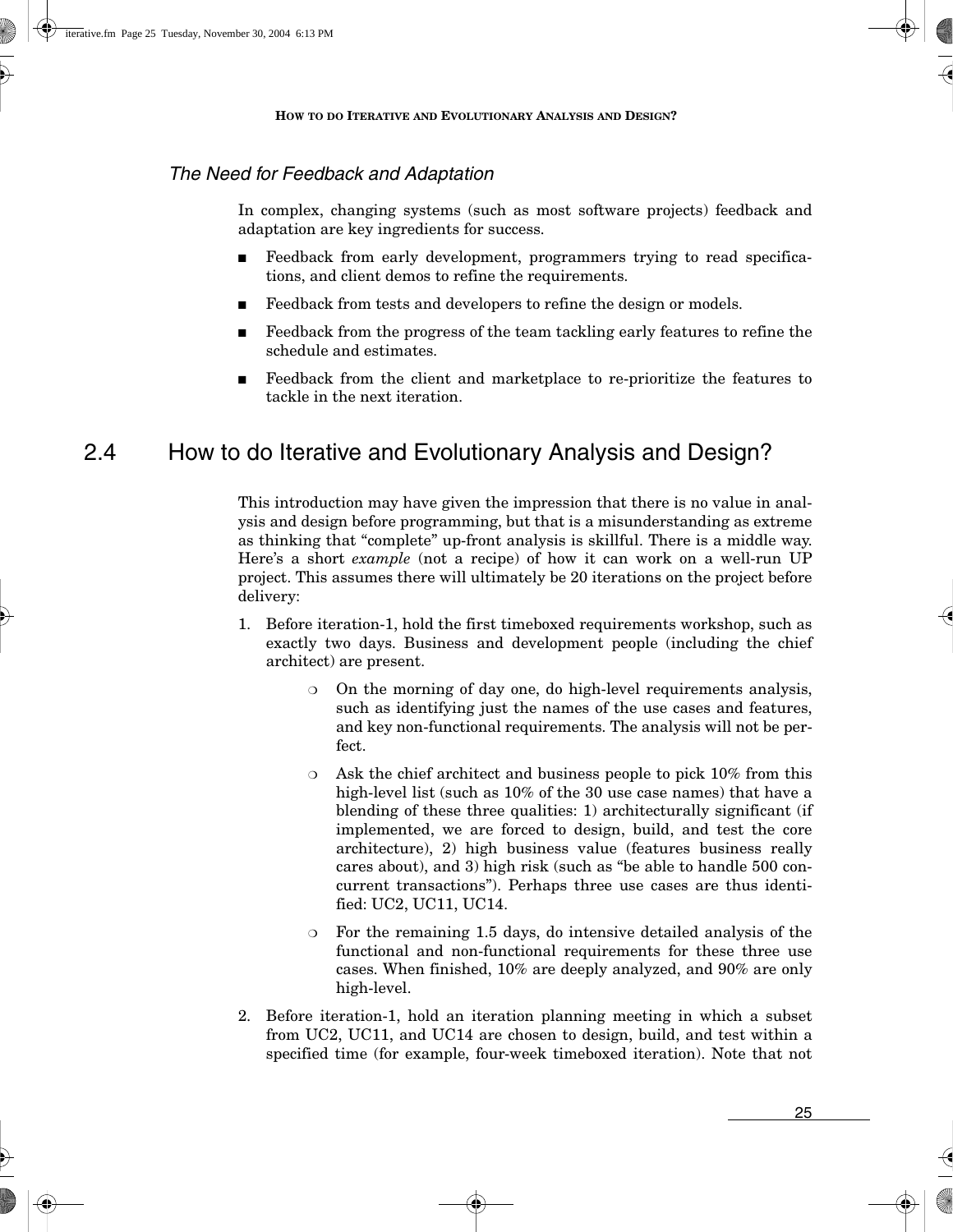all of these three use cases can be built in iteration-1, as they will contain too much work. After choosing the specific subset goals, break them down into a set of more detailed iteration tasks, with help from the development team.

- 3. Do iteration-1 over three or four weeks (pick the timebox, and stick to it).
	- On the first two days, developers and others do modeling and design work in pairs, sketching UML-ish diagrams at many whiteboards (along with sketching other kinds of models) in a common war room, coached and guided by the chief architect.
	- ❍ Then the developers take off their "modeling hats" and put on their "programming hats." They start programming, testing, and integrating their work continuously over the remaining weeks, using the modeling sketches as a starting point of inspiration, knowing that the models are partial and often vague.
	- ❍ Much testing occurs: unit, acceptance, load, usability, and so forth.
	- ❍ One week before the end, ask the team if the original iteration goals can be met; if not, de-scope the iteration, putting secondary goals back on the "to do" list.
	- ❍ On Tuesday of the last week there's a code freeze; all code must be checked in, integrated, and tested to create the iteration baseline.
	- ❍ On Wednesday morning, demo the partial system to external stakeholders, to show early visible progress. Feedback is requested.
- 4. Do the second requirements workshop near the end of iteration-1, such as on the last Wednesday and Thursday. Review and refine all the material from the last workshop. Then pick another 10% or 15% of the use cases that are architecturally significant and of high business value, and analyze them in detail for one or two days. When finished, perhaps 25% of the use cases and non-functional requirements will be written in detail. They won't be perfect.
- 5. On Friday morning, hold another iteration planning meeting for the next iteration.
- 6. Do iteration-2; similar steps.
- 7. Repeat, for four iterations and five requirements workshops, so that at the end of iteration-4, perhaps 80% or 90% of the requirements have been written in detail, but only 10% of the system has been implemented.
	- ❍ Note that this large, detailed set of requirements is based on feedback and evolution, and is thus of much higher quality than purely speculative waterfall specifications.
- 8. We are perhaps only 20% into the duration of the overall project. In UP terms, this is the end of the **elaboration phase**. At this point, estimate in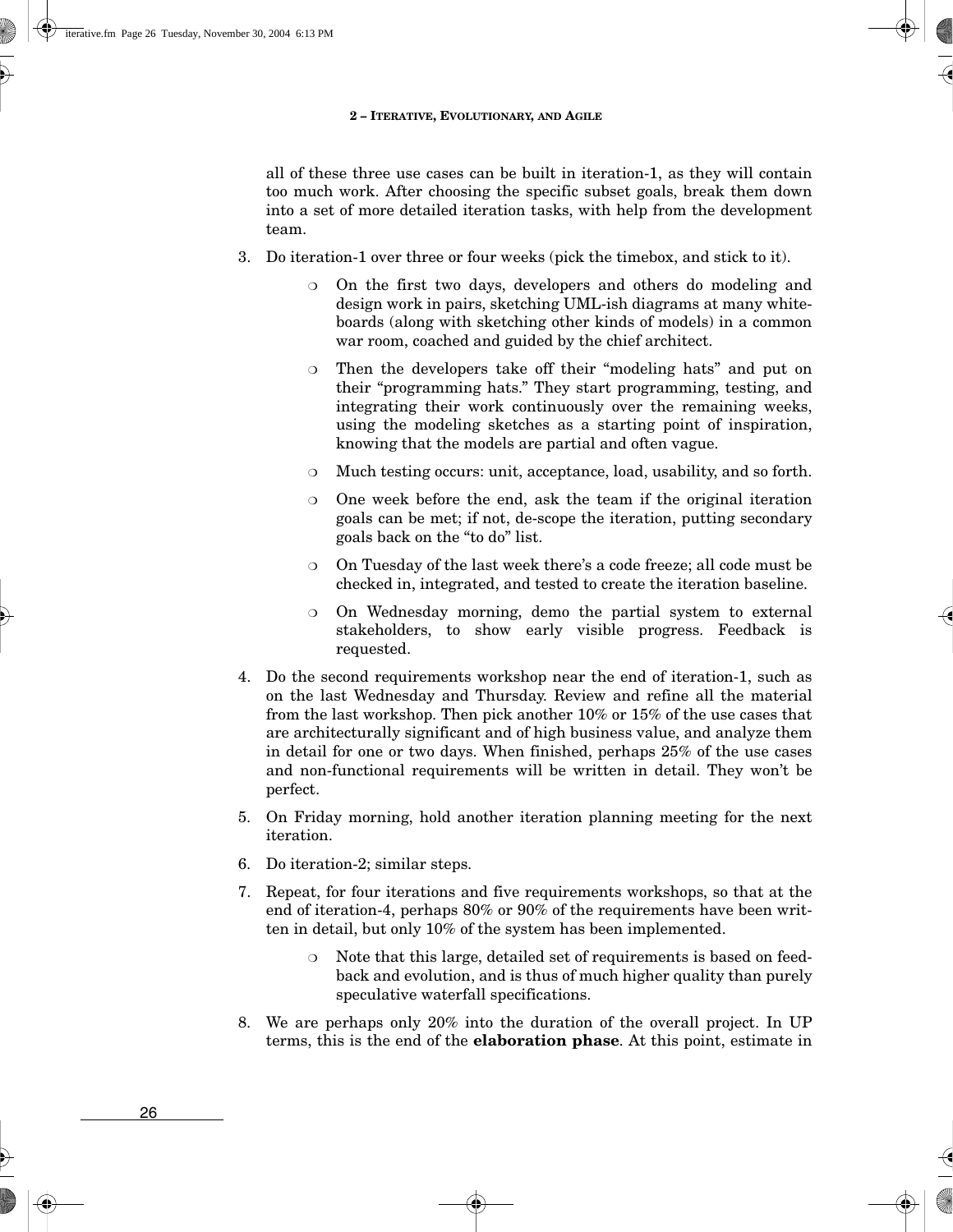#### **WHAT IS RISK-DRIVEN AND CLIENT-DRIVEN ITERATIVE PLANNING?**

detail the effort and time for the refined, high-quality requirements. Because of the significant realistic investigation, feedback, and early programming and testing, the estimates of what can be done and how long it will take are much more reliable.

9. After this point, requirements workshops are unlikely; the requirements are stabilized—though never completely frozen. Continue in a series of threeweek iterations, choosing the next step of work adaptively in each iteration planning meeting on the final Friday, re-asking the question each iteration, "Given what we know today, what are the most critical technical and business features we should do in the next three weeks?"

Figure 2.5 illustrates the approach for a 20-iteration project.

In this way, after a few iterations of early exploratory development, there comes a point when the team can more reliably answer "what, how much, when."

# 2.5 What is Risk-Driven and Client-Driven Iterative Planning?

The UP (and most new methods) encourage a combination of **risk-driven** and **client-driven** iterative planning. This means that the goals of the early iterations are chosen to 1) identify and drive down the highest risks, and 2) build visible features that the client cares most about.

Risk-driven iterative development includes more specifically the practice of **architecture-centric** iterative development, meaning that early iterations focus on building, testing, and stabilizing the core architecture. Why? Because not having a solid architecture is a common high risk.

### *Book Iterations vs. Real Project Iterations*

Iteration-1 of the case studies in this book is driven by learning goals rather than true project goals. Therefore, iteration-1 is not architecture-centric or risk-driven. On a real project, we would tackle difficult and risky things first. But in the context of a book helping people learn fundamental OOA/D and UML, that's impractical—we need to start with problems illustrating basic principles, not the most difficult topics and problems.

# 2.6 What are Agile Methods and Attitudes?

**Agile development** methods usually apply timeboxed iterative and evolutionary development, employ adaptive planning, promote incremental delivery, and include other values and practices that encourage *agility*—rapid and flexible response to change.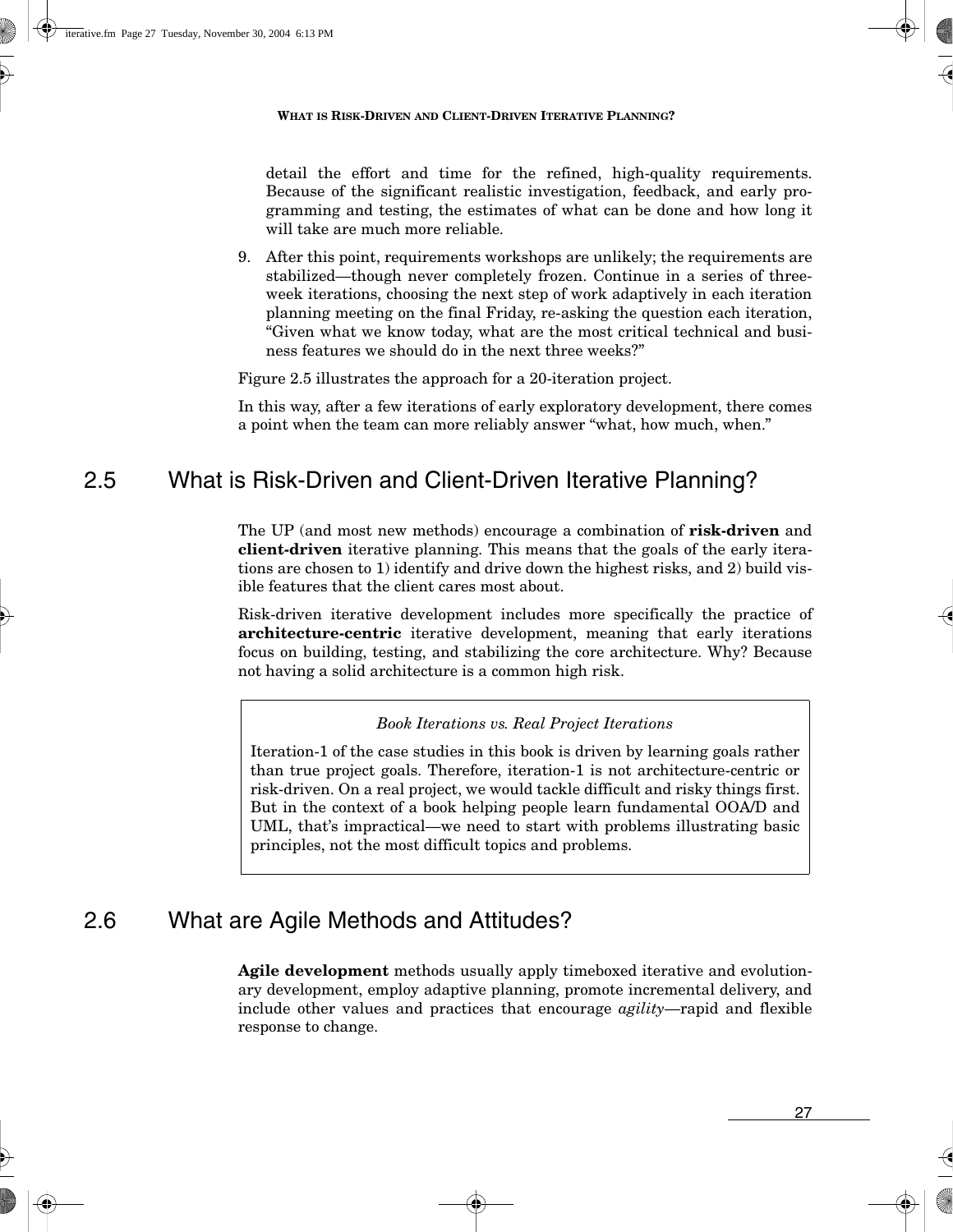

Figure 2.4 Evolutionary analysis and design—the majority in early iterations.

It is not possible to exactly define **agile methods**, as specific practices vary widely. However, short timeboxed iterations with evolutionary refinement of plans, requirements, and design is a basic practice the methods share. In addition, they promote practices and principles that reflect an agile sensibility of simplicity, lightness, communication, self-organizing teams, and more.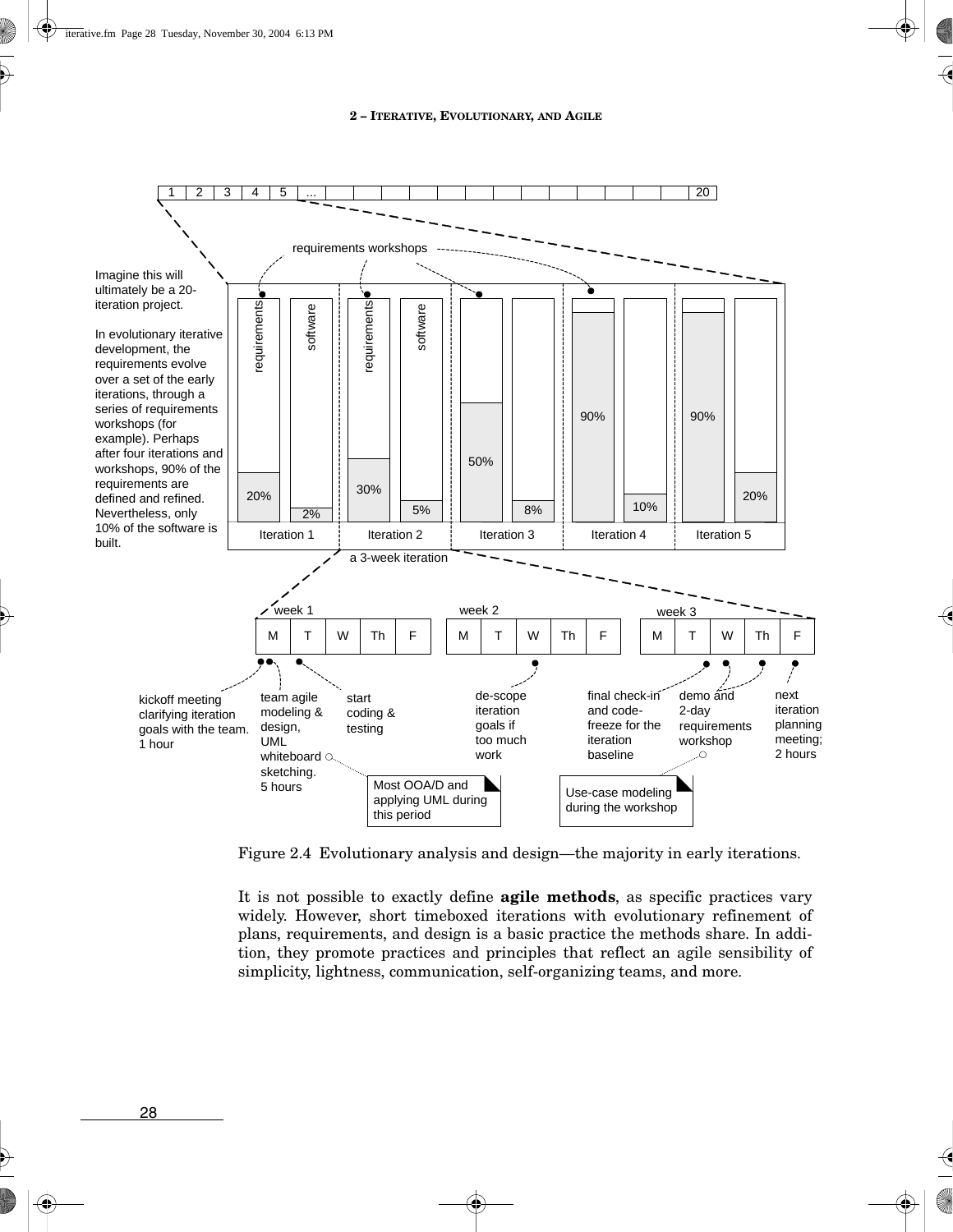#### **WHAT ARE AGILE METHODS AND ATTITUDES?**

Example practices from the Scrum agile method include a *common project workroom* and *self-organizing teams* that coordinate through a daily stand-up meeting with four special questions each member answers. Example practices from the Extreme Programming (XP) method include *programming in pairs* and **testdriven development**.

Any iterative method, including the UP, can be applied in an agile spirit. And the UP itself is flexible, encouraging a "whatever works" attitude to include practices from Scrum, XP, and other methods.

### *The Agile Manifesto and Principles*

### **The Agile Manifesto**

| Individuals and interactions | over processes and tools         |
|------------------------------|----------------------------------|
| Working software             | over comprehensive documentation |
| Customer collaboration       | over contract negotiation        |
| Responding to change         | over following a plan            |

### **The Agile Principles**

1. Our highest priority is to satisfy the customer through early and continuous delivery of valuable software.

2. Welcome changing requirements, even late in development. Agile processes harness change for the customer's competitive advantage.

3. Deliver working software frequently, from a couple of weeks to a couple of months, with a preference to the shorter time scale.

4. Business people and developers must work together daily throughout the project.

5. Build projects around motivated individuals. Give them the environment and support they need, and trust them to get the job done.

6. The most efficient and effective method of conveying information to and within a development team is face-to-face conversation.

7. Working software is the primary measure of progress.

8. Agile processes promote sustainable development.

9. The sponsors, developers, and users should be able to maintain a constant pace indefinitely.

10. Continuous attention to technical excellence and good design enhances agility.

11. Simplicity—the art of maximizing the amount of work not done—is essential.

12. The best architectures, requirements, and designs emerge from self-organizing teams.

13. At regular intervals, the team reflects on how to become more effective, then tunes and adjusts its behavior accordingly.

In 2001 a group interested in iterative and agile methods (coining the term) met to find common ground. Out of this came the Agile Alliance (www.agilealliance.com) with a manifesto and statement of principles to capture the spirit of agile methods.

*TDD p. 385*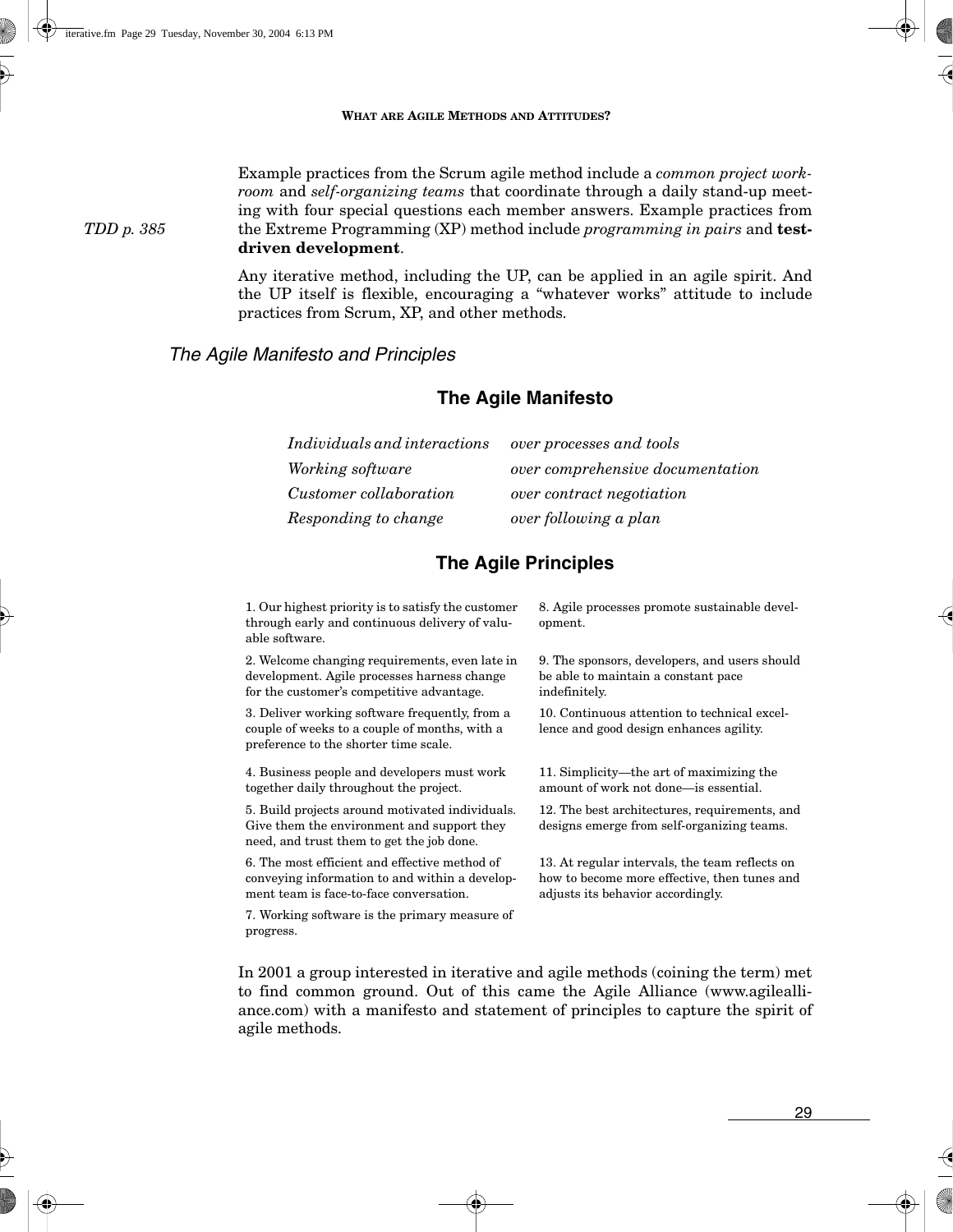# 2.7 What is Agile Modeling?

*more on agile modeling p. 214*

Experienced analysts and modelers know the *secret of modeling*:

The purpose of modeling (sketching UML, …) is primarily to *understand*, not to document.

That is, the very act of modeling can and should provide a way to better understand the problem or solution space. From this viewpoint, the purpose of "doing UML" (which should really mean "doing OOA/D") is *not* for a designer to create many detailed UML diagrams that are handed off to a programmer (which is a very un-agile and waterfall-oriented mindset), but rather to quickly explore (more quickly than with code) alternatives and the path to a good OO design.

This view, consistent with agile methods, has been called **agile modeling** in the book (amazingly called) *Agile Modeling* [Ambler02]. It implies a number of practices and values, including:

- Adopting an agile method does not mean avoiding any modeling; that's a misunderstanding. Many agile methods, such as Feature-Driven Development, DSDM, and Scrum, normally include significant modeling sessions. Even the XP founders, from perhaps the most well-known agile method with the least emphasis on modeling, endorsed agile modeling as described by Ambler—and practiced by many modelers over the years.
- The purpose of modeling and models is primarily to support understanding and communication, not documentation.
- Don't model or apply the UML to all or most of the software design. Defer simple or straightforward design problems until programming—solve them while programming and testing. Model and apply the UML for the smaller percentage of unusual, difficult, tricky parts of the design space.
- Use the simplest tool possible. Prefer "low energy" creativity-enhancing simple tools that support rapid input and change. Also, choose tools that support large visual spaces. For example, prefer sketching UML on whiteboards, and capturing the diagrams with a digital camera.<sup>2</sup>
	- This doesn't mean UML CASE tools or word processors can't be used or have no value, but especially for the creative work of discovery, sketching on whiteboards supports quick creative flow and change. The key rule is ease and agility, whatever the technology.

<sup>2.</sup> Two whiteboard sketching tips: **One**: If you don't have enough whiteboards (and you should have many large ones), an alternative is "whiteboard" plastic cling sheets which cling to walls (with a static charge) to create whiteboards. The main product in North America is Avery Write-On Cling Sheets; the main product in Europe is LegaMaster Magic-Chart. **Two**: Digital photos of whiteboard images are often poor (due to reflection). Don't use a flash, but use a software "whiteboard image clean up" application to improve the images, if you need to clean them (as I did for this book).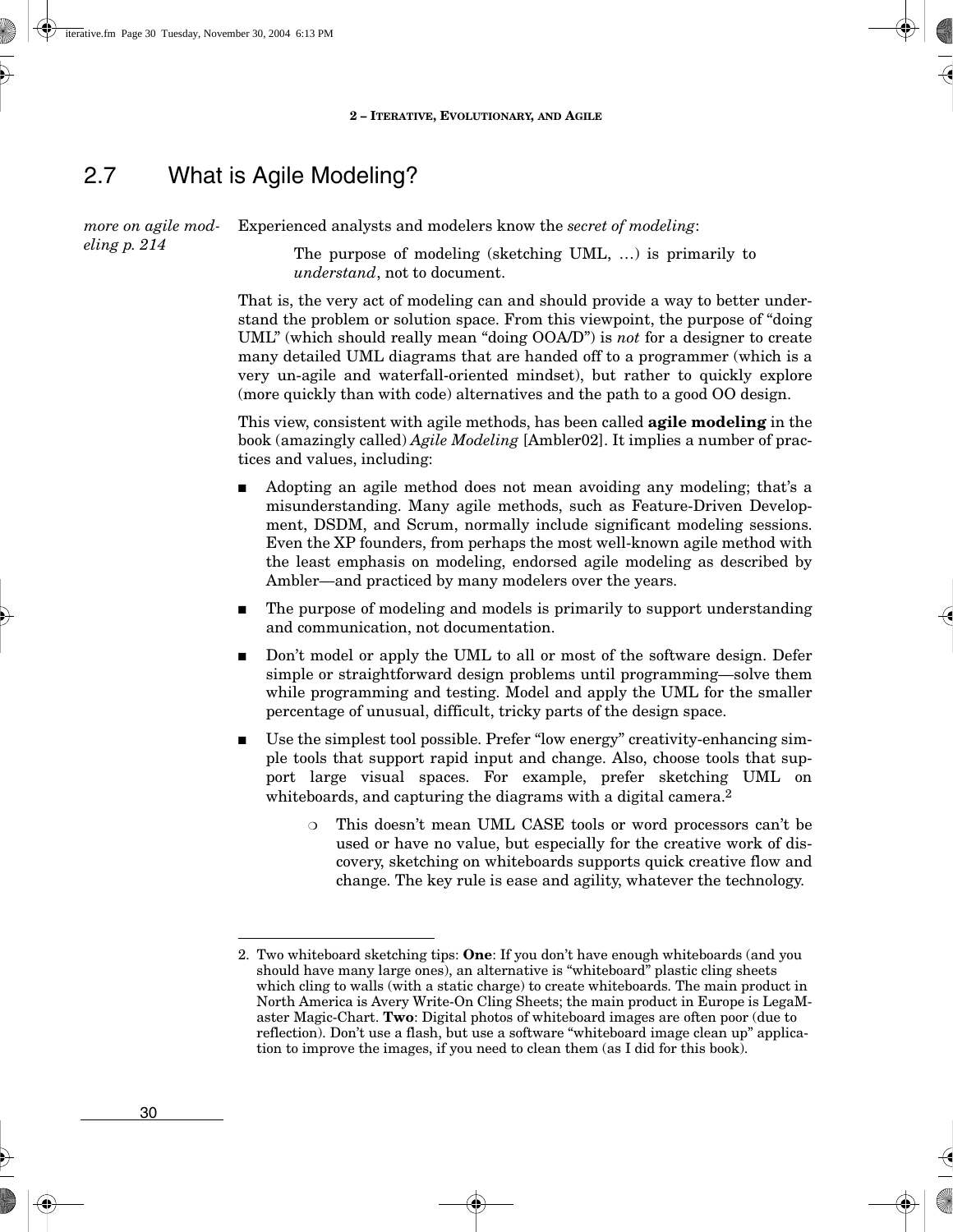#### **WHAT IS AN AGILE UP?**

- Don't model alone, model in pairs (or triads) at the whiteboard, in the awareness that the purpose of modeling is to discover, understand, and share that understanding. Rotate the pen sketching across the members so that all participate.
- Create models in parallel. For example, on one whiteboard start sketching a dynamic-view UML interaction diagram, and on another whiteboard, start sketching the complementary static-view UML class diagram. Develop the two models (two views) together, switching back and forth.
- Use "good enough" simple notation while sketching with a pen on whiteboards. Exact UML details aren't important, as long as the modelers understand each other. Stick to simple, frequently used UML elements.
- Know that all models will be inaccurate, and the final code or design different—sometimes dramatically different—than the model. Only tested code demonstrates the true design; all prior diagrams are incomplete hints, best treated lightly as throw-away explorations.
- Developers themselves should do the OO design modeling, for themselves, not to create diagrams that are given to other programmers to implement an example of un-agile waterfall-oriented practices.

### *Agile Modeling in this Book: Why the Snapshots of UML Sketches?*

UML-sketch modeling on whiteboards is a practice I—and many developers have enthusiastically coached and practiced for years. Yet most of the UML diagrams in this book give the impression I don't work that way, because they've been drawn neatly with a tool, for readability. To balance that impression the book occasionally includes digital snapshot pictures of whiteboard UML sketches. It sacrifices legibility but reminds that agile modeling is useful and is the actual practice behind the case studies.

For example, Figure 2.5 is an unedited UML sketch created on a project I was coaching. It took about 20 minutes to draw, with four developers standing around. We needed to understand the inter-system collaboration. The act of drawing it together provided a context to contribute unique insights and reach shared understanding. This captures the feel of how agile modelers apply the UML.

# 2.8 What is an Agile UP?

The UP was not meant by its creators to be heavy or un-agile, although its large *optional* set of activities and artifacts have understandably led some to that impression. Rather, it was meant to be adopted and applied in the spirit of adaptability and lightness—an **agile UP**. Some examples of how this applies: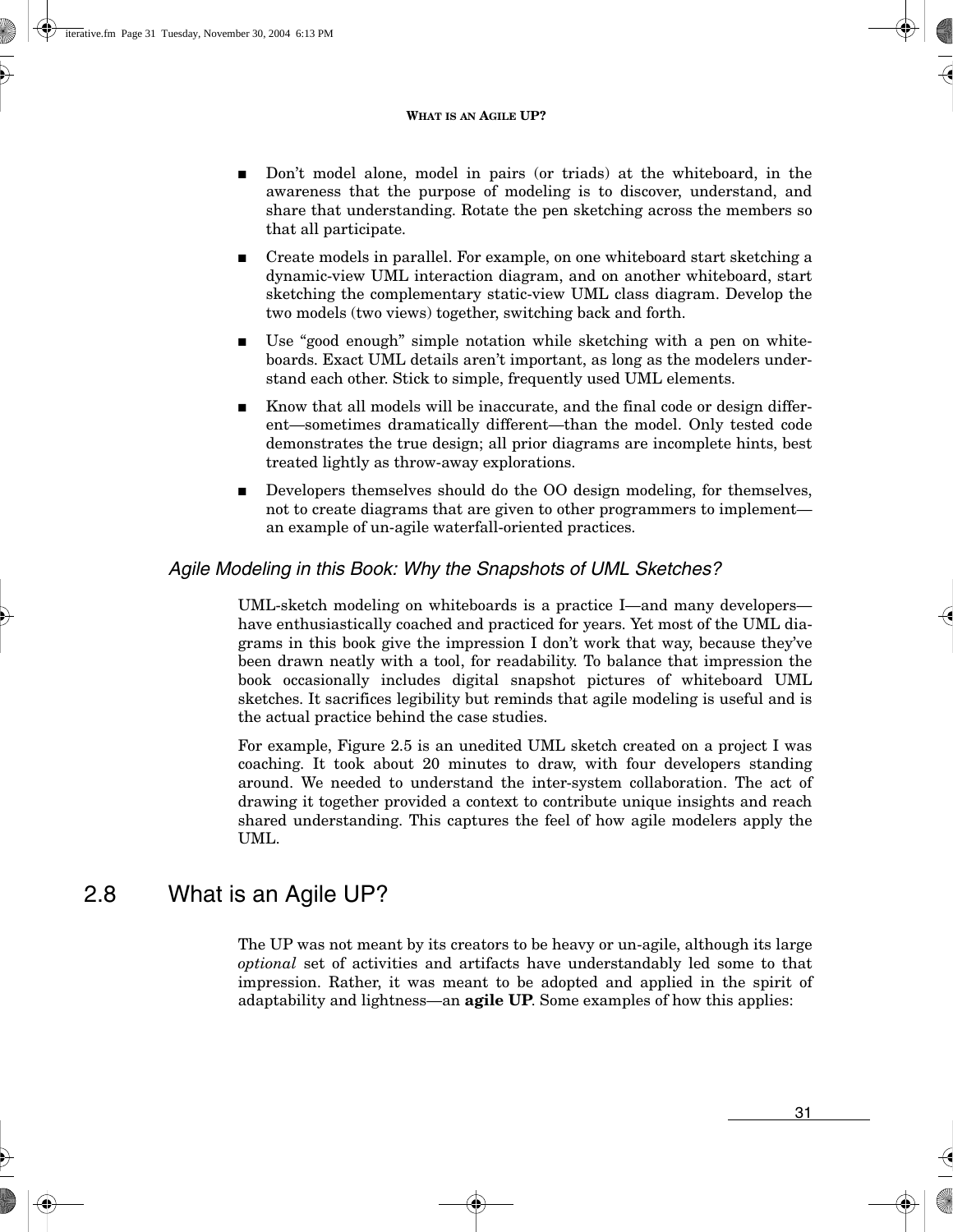

Figure 2.5 A UML sketch of a sequence diagram from a project.

- Prefer a *small* set of UP activities and artifacts. Some projects will benefit more than others, but, in general, keep it simple. Remember that all UP artifacts are optional, and avoid creating them unless they add value. Focus on early programming, not early documenting.
- Since the UP is iterative and evolutionary, requirements and designs are not completed before implementation. They adaptively emerge through a series of iterations, based on feedback.
- 
- *agile models p. 30* Apply the UML with agile modeling practices.
- *agile PM p. 673* There isn't a *detailed* plan for the entire project. There is a high-level plan (called the **Phase Plan**) that estimates the project end date and other major milestones, but it does not detail the fine-grained steps to those milestones. A detailed plan (called the **Iteration Plan**) only plans with greater detail one iteration in advance. Detailed planning is done adaptively from iteration to iteration.

*p. 37*

*customizing UP* 

- *evolutionary A&D p. 25*
-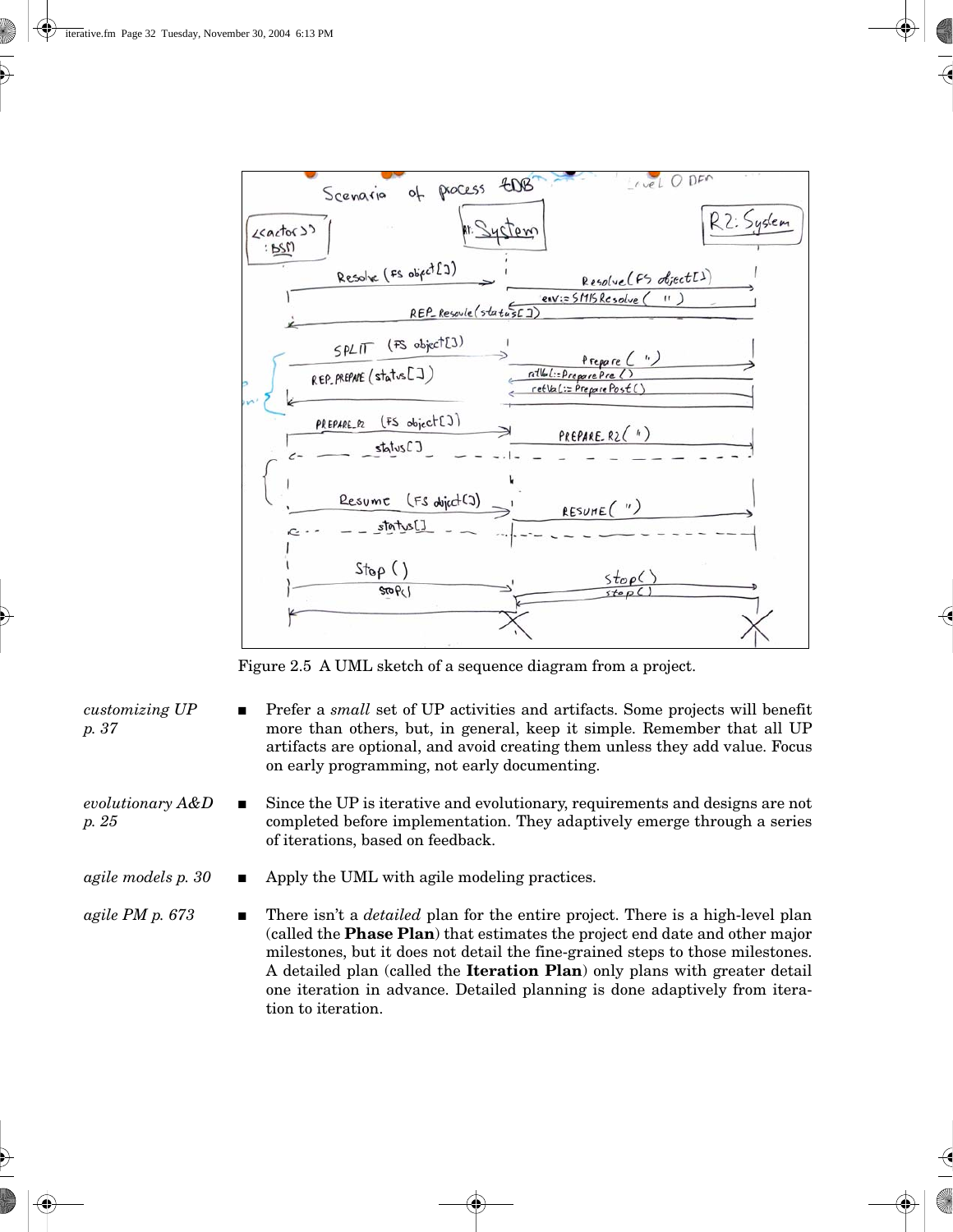#### **ARE THERE OTHER CRITICAL UP PRACTICES?**

The case studies emphasize a relatively small number of artifacts, and iterative development, in the spirit of an agile UP.

# 2.9 Are There Other Critical UP Practices?

The central idea to appreciate and practice in the UP is short timeboxed iterative, evolutionary, and adaptive development. Some additional best practices and key concepts in the UP:

- tackle high-risk and high-value issues in early iterations
- continuously engage users for evaluation, feedback, and requirements
- build a cohesive, core architecture in early iterations
- continuously verify quality; test early, often, and realistically
- apply use cases where appropriate
- do some visual modeling (with the UML)
- carefully manage requirements
- practice change request and configuration management

### 2.10 What are the UP Phases?

A UP project organizes the work and iterations across four major phases:

- 1. **Inception**—approximate vision, business case, scope, vague estimates.
- 2. **Elaboration**—refined vision, iterative implementation of the core architecture, resolution of high risks, identification of most requirements and scope, more realistic estimates.
- 3. **Construction**—iterative implementation of the remaining lower risk and easier elements, and preparation for deployment.
- 4. **Transition**—beta tests, deployment.

These phases are more fully defined in subsequent chapters.

This is *not* the old "waterfall" or sequential lifecycle of first defining all the requirements, and then doing all or most of the design.

Inception is not a requirements phase; rather, it is a feasibility phase, where just enough investigation is done to support a decision to continue or stop.

Similarly, elaboration is not the requirements or design phase; rather, it is a phase where the core architecture is iteratively implemented, and high-risk issues are mitigated.

Figure 2.6 illustrates common schedule-oriented terms in the UP. Notice that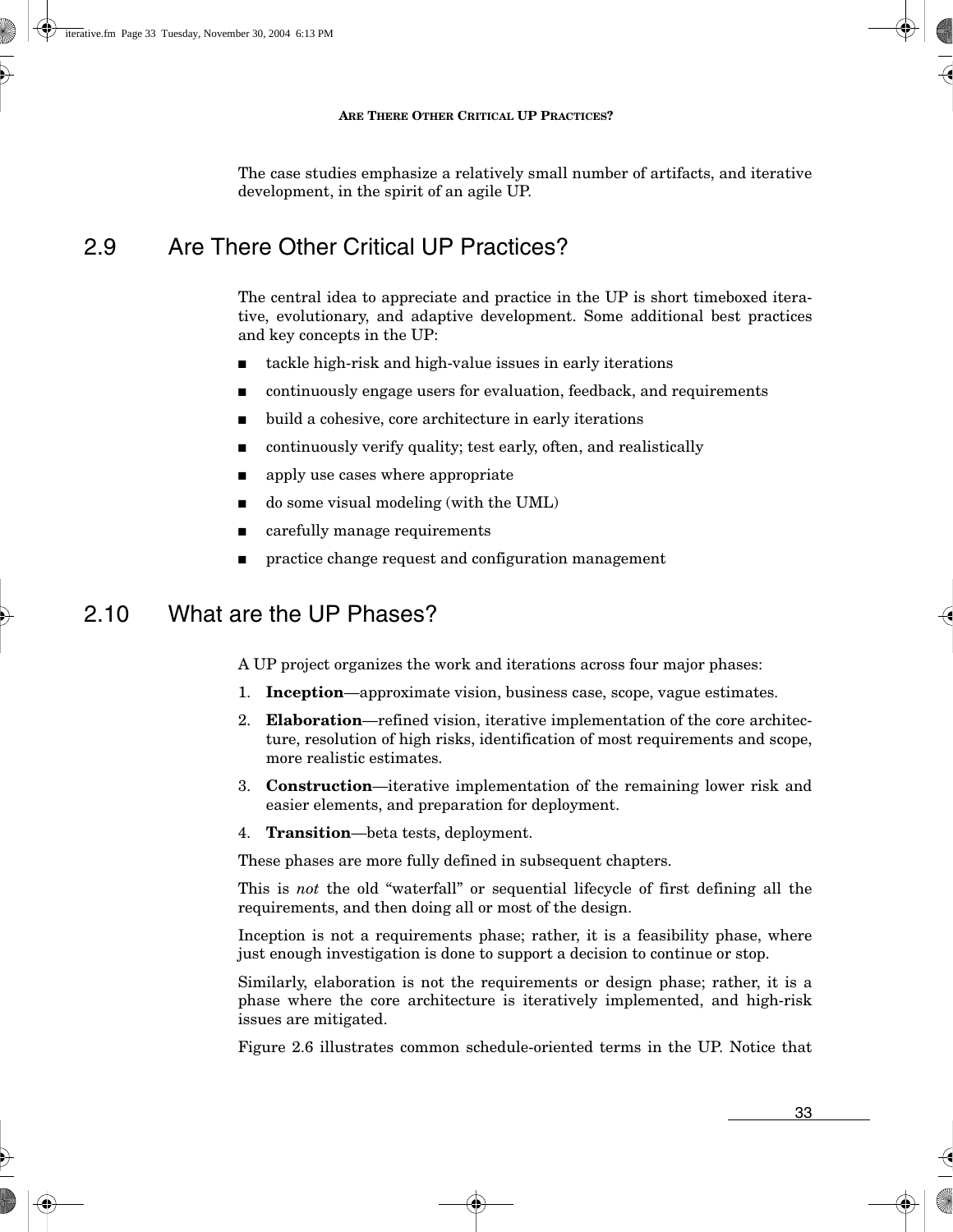

one development cycle (which ends in the release of a system into production) is composed of many iterations.

Figure 2.6 Schedule-oriented terms in the UP.

# 2.11 What are the UP Disciplines?

The UP describes work activities, such as writing a use case, within **disciplines**—a set of activities (and related artifacts) in one subject area, such as the activities within requirements analysis. In the UP, an **artifact** is the general term for any work product: code, Web graphics, database schema, text documents, diagrams, models, and so on.

There are several disciplines in the UP; this book focuses on some artifacts in the following three:

- **Business Modeling—The Domain Model artifact, to visualize noteworthy** concepts in the application domain.
- **Requirements**—The Use-Case Model and Supplementary Specification artifacts to capture functional and non-functional requirements.
- **Design**—The Design Model artifact, to design the software objects.

A longer list of UP disciplines is shown in Figure 2.7.

In the UP, **Implementation** means programming and building the system, not deploying it. The **Environment** discipline refers to establishing the tools and customizing the process for the project—that is, setting up the tool and process environment.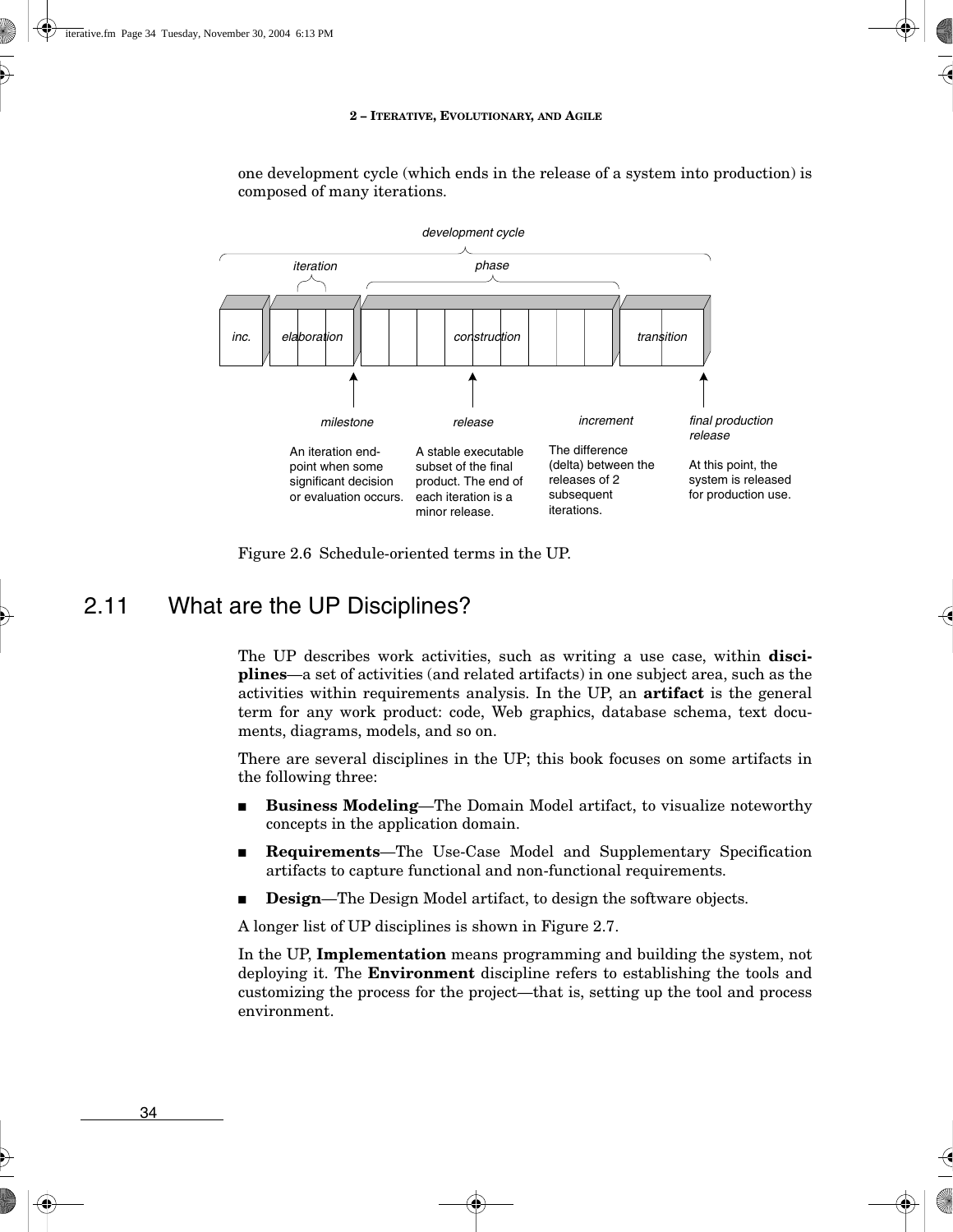#### **WHAT ARE THE UP DISCIPLINES?**



Figure 2.7 UP disciplines.

### *What is the Relationship Between the Disciplines and Phases?*

As illustrated in Figure 2.7, during one iteration work goes on in most or all disciplines. However, the relative effort across these disciplines changes over time. Early iterations naturally tend to apply greater relative emphasis to requirements and design, and later ones less so, as the requirements and core design stabilize through a process of feedback and adaptation.

Relating this to the UP phases (inception, elaboration, …), Figure 2.8 illustrates the changing relative effort with respect to the phases; please note these are suggestive, not literal. In elaboration, for example, the iterations tend to have a relatively high level of requirements and design work, although definitely some implementation as well. During construction, the emphasis is heavier on implementation and lighter on requirements analysis.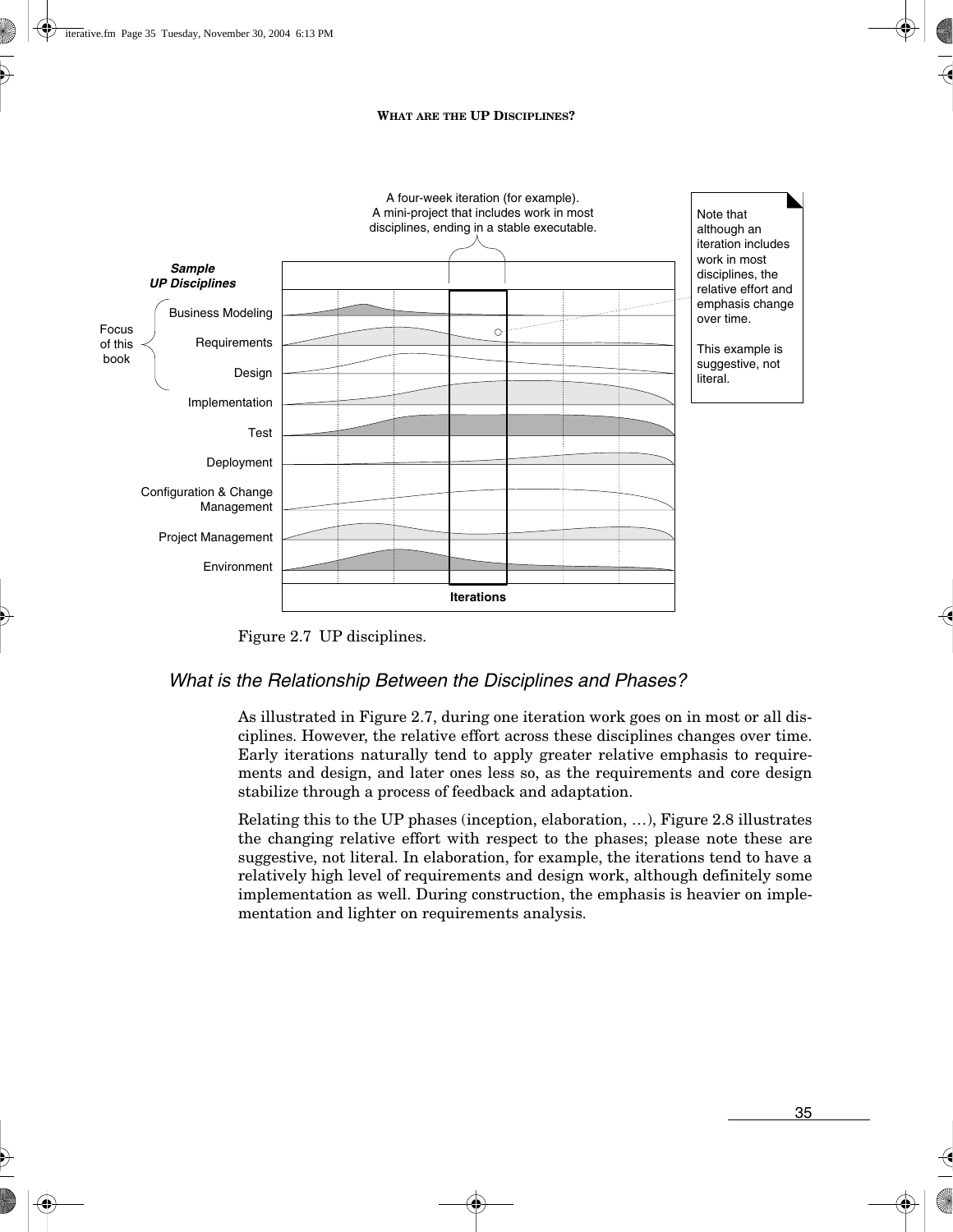



### *How is the Book Structure Influenced by UP Phases and Disciplines?*

With respect to the phases and disciplines, what is the focus of the case studies?

The case studies emphasize the inception and elaboration phase. They focus on some artifacts in the Business Modeling, Requirements, and Design disciplines, as this is where requirements analysis, OOA/D, patterns, and the UML are primarily applied.

The earlier chapters introduce activities in inception; later chapters explore several iterations in elaboration. The following list and Figure 2.9 describe the organization with respect to the UP phases.

- 1. The inception phase chapters introduce the basics of requirements analysis.
- 2. Iteration 1 introduces fundamental OOA/D and assignment of responsibilities to objects.
- 3. Iteration 2 focuses on object design, especially on introducing some high-use "design patterns."
- 4. Iteration 3 introduces a variety of subjects, such as architectural analysis and framework design.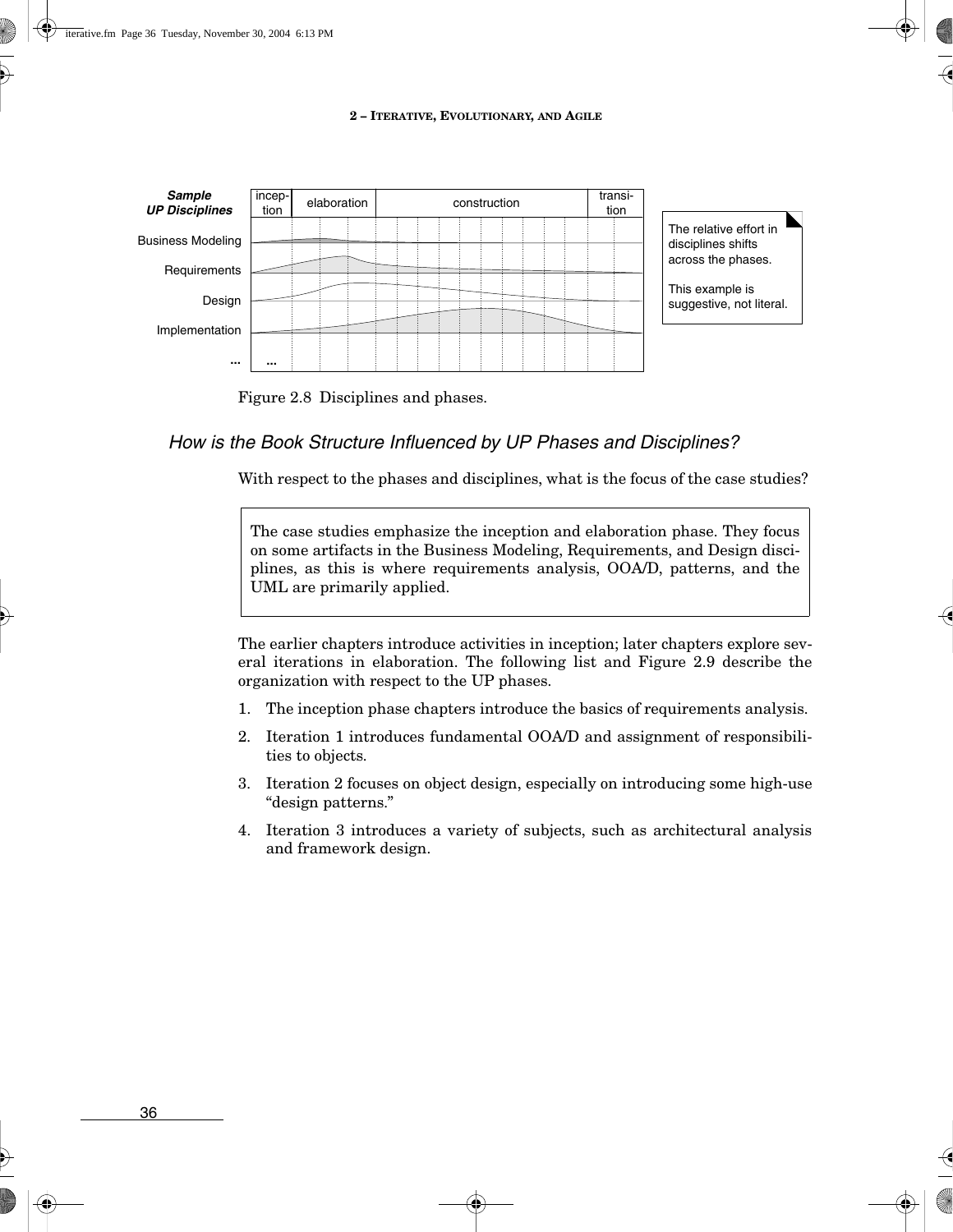#### **HOW TO CUSTOMIZE THE PROCESS? THE UP DEVELOPMENT CASE**





# 2.12 How to Customize the Process? The UP Development Case

### *Are There Optional Artifacts or Practices in the UP?*

Yes! Almost everything is optional. That said, some UP practices and principles are invariant, such as iterative and risk-driven development, and continuous verification of quality.

However, a key insight into the UP is that all activities and artifacts (models, diagrams, documents, …) are *optional*—well, maybe not the code!

*Analogy*

The set of possible artifacts described in the UP should be viewed like a set of medicines in a pharmacy. Just as one does not indiscriminately take many medicines, but matches the choice to the ailment, likewise on a UP project, a team should select a small subset of artifacts that address its particular problems and needs. In general, focus on a *small* set of artifacts that demonstrate high practical value.

*Definition: What is the Development Case?*

The choice of practices and UP artifacts for a project may be written up in a short document called the **Development Case** (an artifact in the Environment discipline). For example, Table 2.1 could be the Development Case for the "Next-Gen Project" case study explored in this book.

Subsequent chapters describe the creation of some of these artifacts, including the Domain Model, Use-Case Model, and Design Model.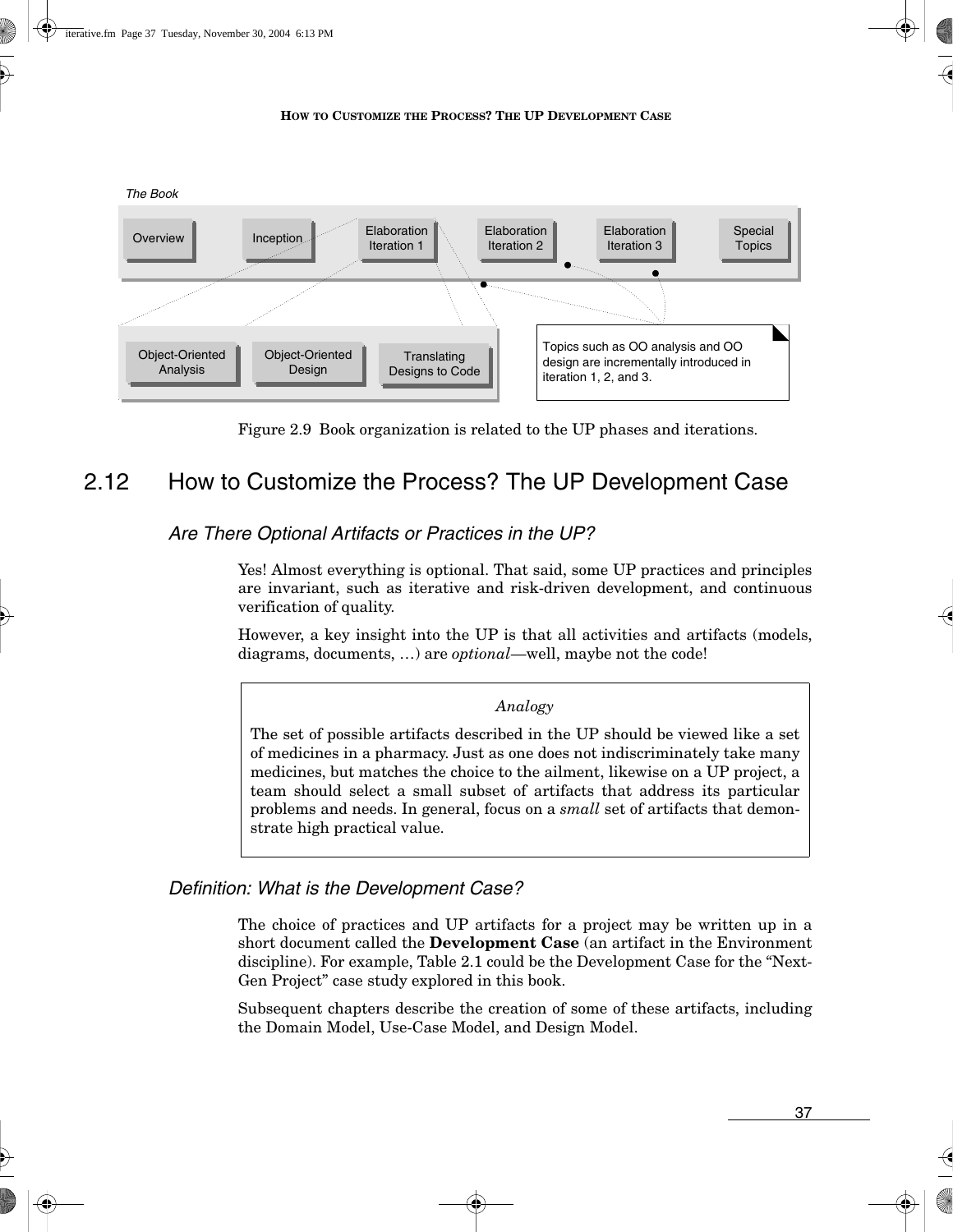The example practices and artifacts presented in this case study are by no means sufficient for, or suitable for, all projects. For example, a machine control system may benefit from many state diagrams. A Web-based e-commerce system may require a focus on user interface prototypes. A "green-field" new development project has very different design artifact needs than a systems integration project.

| <b>Discipline</b>   | <b>Practice</b>                                                                    | Artifact                       | Incep.      | Elab.   | Const. | Trans. |
|---------------------|------------------------------------------------------------------------------------|--------------------------------|-------------|---------|--------|--------|
|                     |                                                                                    | Iteration $\rightarrow$        | $_{\rm I1}$ | E1., En | C1.Cn  | T1T2   |
| <b>Business</b>     | agile modeling                                                                     | Domain Model                   |             | S       |        |        |
| Modeling            | req. workshop                                                                      |                                |             |         |        |        |
| Requirements        | req. workshop                                                                      | Use-Case Model                 | S           | r       |        |        |
|                     | vision box exercise                                                                | Vision                         | S           | r       |        |        |
|                     | dot voting                                                                         | Supplementary<br>Specification | S           | r       |        |        |
|                     |                                                                                    | Glossary                       | S           | r       |        |        |
| Design              | agile modeling                                                                     | Design Model                   |             | S       | r      |        |
|                     | test-driven dev.                                                                   | <b>SW</b> Architecture         |             | S       |        |        |
|                     |                                                                                    | Document                       |             |         |        |        |
|                     |                                                                                    | Data Model                     |             | S       | r      |        |
| Implementa-<br>tion | test-driven dev.<br>pair programming<br>continuous integration<br>coding standards | .                              |             |         |        |        |
| Project             | agile PM                                                                           | .                              |             |         |        |        |
| Management          | daily Scrum meeting                                                                |                                |             |         |        |        |
| $\cdots$            |                                                                                    |                                |             |         |        |        |

Table 2.1 Sample Development Case. s - start; r - refine

# 2.13 You Know You Didn't Understand Iterative Development or the UP When...

Here are some signs that you have not understood what it means to adopt iterative development and the UP in a healthy agile spirit.

- You try to define most of the requirements before starting design or implementation. Similarly, you try to define most of the design before starting implementation; you try to fully define and commit to an architecture before iterative programming and testing.
- You spend days or weeks in UML modeling before programming, or you think UML diagramming and design activities are a time to fully and accu-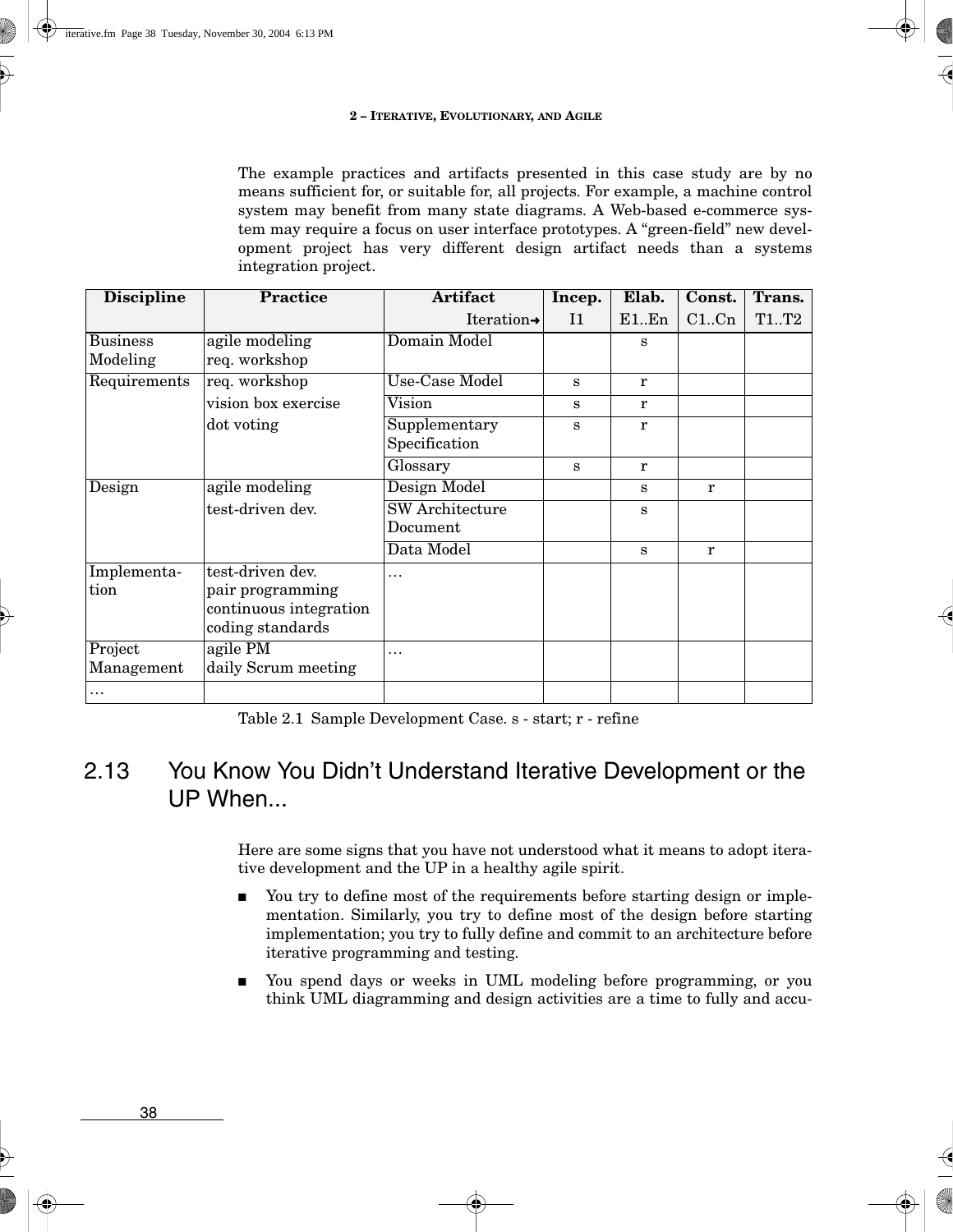#### **HISTORY**

rately define designs and models in great detail. And you regard programming as a simple mechanical translation of these into code.

- You think that inception  $=$  requirements, elaboration  $=$  design, and construction = implementation (that is, superimposing the waterfall on the UP).
- You think that the purpose of elaboration is to fully and carefully define models, which are translated into code during construction.
- You believe that a suitable iteration length is three months long, rather than three weeks long.
- You think that adopting the UP means to do many of the possible activities and create many documents, and you think of or experience the UP as a formal, fussy process with many steps to be followed.
- You try to plan a project in detail from start to finish; you try to speculatively predict all the iterations, and what should happen in each one.

# 2.14 History

For the full story and citations, see "Iterative and Incremental Development: A Brief History" (*IEEE Computer*, June 2003, Larman and Basili), and also [Larman03]. Iterative methods go back farther than many realize. In the late 1950s, evolutionary, iterative, and incremental development (IID), rather than the waterfall, was applied on the Mercury space project, and in the early 1960s, on the Trident submarine project, in addition to many other large systems. The first published paper promoting iterative rather than waterfall development was published in 1968 at the IBM T.J. Watson Research Center.

IID was used on many large defense and aerospace projects in the 1970s, including the USA Space Shuttle flight control software (built in 17 iterations averaging about four weeks each). A dominant software engineering thought-leader of the 1970s, Harlan Mills, wrote at that time about the failure of the waterfall for software projects, and the need for IID. Tom Gilb, a private consultant, created and published the IID Evo method in the 1970s, arguably the first fully-formed iterative method. The USA Department of Defense had adopted a waterfall standard in the late 1970s and early 1980s (DoD-2167); by the late 1980s they were experiencing significant failure (estimates of at least 50% of software projects cancelled or unusable), and so it was dropped, and eventually (starting in 1987) replaced by IID method standards—although the legacy of waterfall influence still confuses some DoD projects.

Also in the 1980s, Dr. Frederick Brooks (of *Mythical Man-Month* fame), a major software engineering thoughtleader of that decade, wrote and spoke about the shortcomings of the waterfall and the need to instead use IID methods. Another 1980s milestone was the publication of the spiral model risk-driven IID method by Dr. Barry Boehm, citing the high risk of failure when the waterfall was applied.